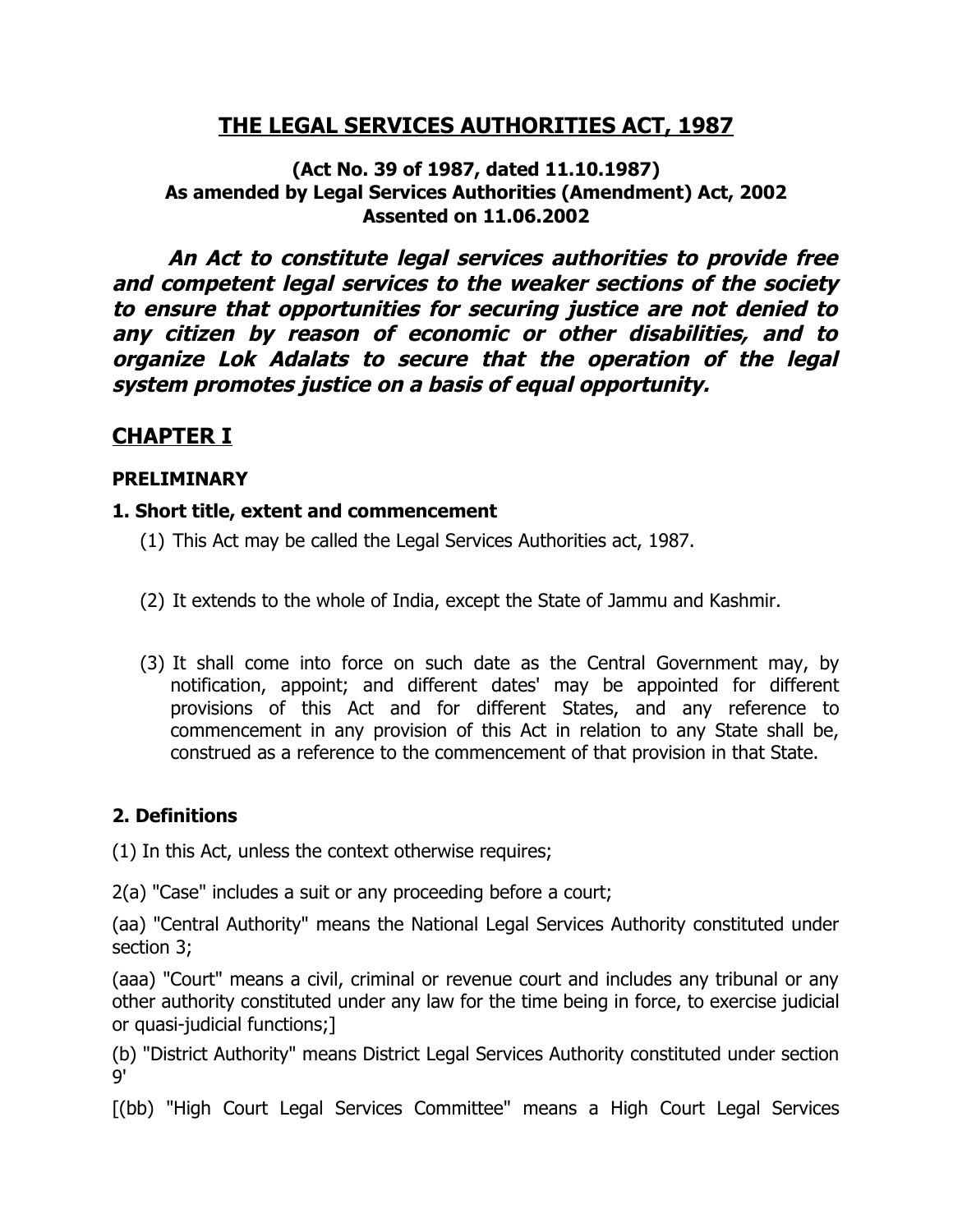Committee constituted under section 8 A;]

(c) "legal Services" includes the rendering of any services in the conduct of any case or other legal proceeding before any Court or other authority or tribunal and the giving of advice on any legal matter;

(b) "Lok Adalat" means a notification published under Chapter VI;

(e) "prescribed" means prescribed by rules made under this Act;

1 [(ff) "regulations" means regulations made under this Act;]

(h) "State Authority" means a State Legal Services Authority constituted under section 6;

(i) "State Government" includes the administrator of a Union Territory appointed by the President under Article 239 of the Constitution;

1 [(j) "Supreme Court Legal Services Committee" means the Supreme Court Legal Service Committee constituted under section 3A.

(k) "Taluk Legal Service Committee" means a Taluk Legal Services Committee constituted under section 11A,]

(2) Any reference in this Act to any other enactment or any provision thereof shall, in relation to an area in which such enactment or provision is not in force, be construed as a reference to the corresponding law or the relevant provision of the corresponding law, if any, in force in that area.

# **CHAPTER II**

# **NATIONAL LEGAL SERVICES AUTHORITY**

3. Constitution of the National Legal Services Authority.

(1) The Central Government shall constitute' a body to be called the National Legal Services Authority to exercise the power and perform the function conferred on, or assigned to, the Central Authority under this Act.

(2) The Central Authority shall consist of-

- (a) The Chief justice of India who shall be the Patron-in-Chief;
- (b) A serving or retired Judge of the Supreme Court to be nominated by the President, in consultation with the Chief Justice of India, Who shall be the Executive Chairman; and
- (c) Such number of other members, possessing such experience and qualifications, as may be prescribed by the Central Government, to be nominated by that Government in consultation with the Chief Justice of India.
- (3) The Central Government shall, in consultation with the Chief Justices of India,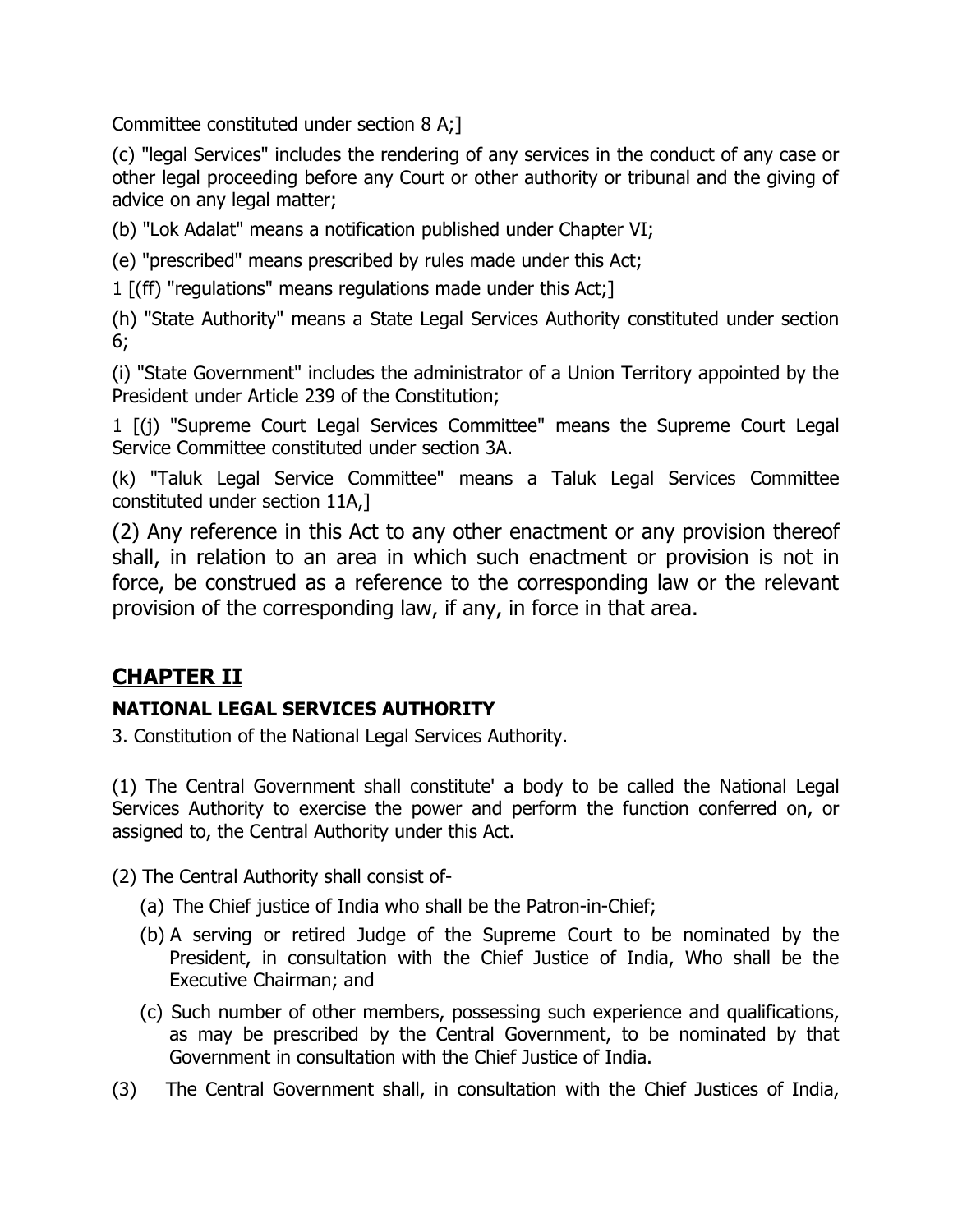appoint a person to be the Member-Secretary of the Central Authority, possessing such experience and qualifications as may be prescribed by that Government, to exercise such powers and perform such duties under Executive Chairman of the Central Authority as may be prescribed by that Government or as may be assigned to him by the Executive Chairman of that Authority.

(4) The terms of office and other conditions relating thereto, of members and the Member-Secretary of the Central Authority shall be such as may be prescribed by the Central Government in consultation with the Chief Justice of India.

(5) The Central Authority may appoint such number of officers and other employees as may be prescribed by the Central Government, in consultation with the Chief Justice of India, for the efficient discharge of its functions under this Act.

(6) The Officers and other employees of the Central Authority shall be entitled to such salary and allowances and shall be subject to such other condition of services as may be prescribed by the Central Government in consultation with the Chief Justice of India.

(7) The administrative expenses of the Central Authority, including the salaries, allowances and pensions payable to the Member-Secretary, officers and other employees of the Central Authority, shall be defrayed out of the Consolidated Fund of India.

(8) All orders and decisions of the Central Authority shall be authenticated by the Member-Secretary or any other officer of the Central Authority duly authorized by the Executive Chairman of that Authority.

(9) No act or proceeding of the Central Authority shall be invalid merely on the ground of the existence of any vacancy in, or any defect in the constitution of the Central Authority.

# **3A. Supreme Court Legal Services Committee**

(1) The Central Authority shall constitute a committee or be called the Supreme Court Legal Services Committee for the purpose of exercising such power and performing such functions as may be determined by regulations made by the Central Authority.

(2) The committee shall consist of-

(a) Such number of other members possessing such experience and qualifications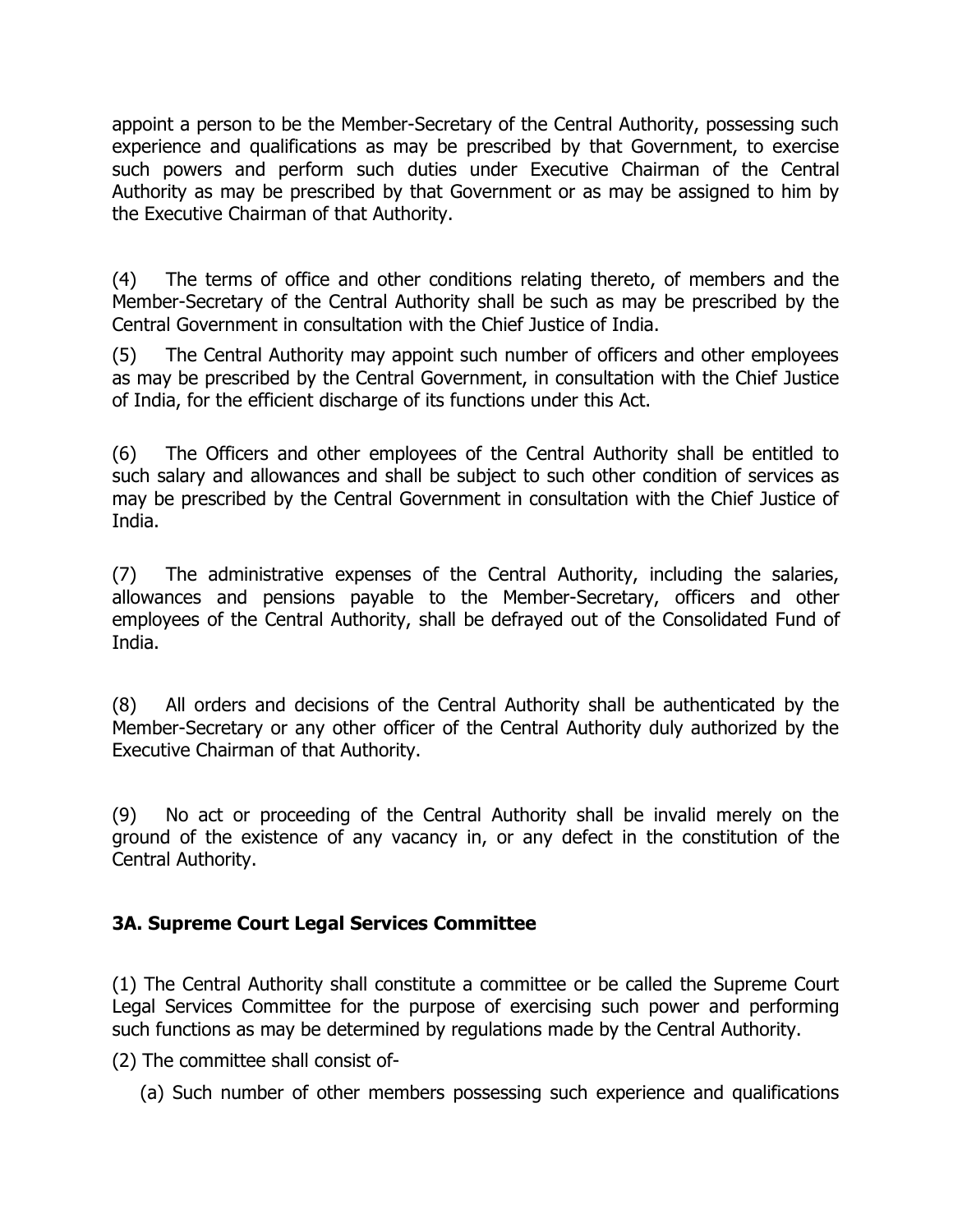as may be prescribed by the Central Government, to be nominated by the Chief Justice of India.

(3) The chief Justice of India shall appoint a person to be the Secretary to the Committee, possessing such experience and qualifications as may be prescribed by the Central Government.

(4) The terms of office and other conditions relating thereto, of the members and Secretary of the Committee shall be such as may be determined by regulations made by the Central Authority.

(5) The Committee may appoint such number of officers and other employees as may be prescribed by the Central Government, in consultation with the Chief Justice of India, for efficient discharge of its functions.

(6) The officers and other employees of the Committee shall be entitled to such salary and allowances and shall be subject to such other conditions of services as may be prescribed by the Central Government in consultation with the Chief Justice of India.

# **4. Functions of the Central Authority**

The Central Authority shall,  $1[^{***}]$  perform all or any of the following functions, namely:

- (a) Lay down policies and principles for making legal services available under the provisions of this Act;
- (b) Frame the most effective and economical schemes for the purpose of making legal services available under the provisions of this Act;
- (c) Utilize the funds at its disposal and make appropriate allocations of funds to the State Authorities and District Authorities;
- (d) Take necessary steps by way of social justice litigation with regard to consumer protection, environmental protection or any other matter of 'special' concern to the weaker sections of the society and for this purpose, give training to social workers in legal skills'
- (e) Organize legal aid camps, especially in rural area, slums or labour colonies with the purpose of educating the weaker sections of the society as to their rights as well as encouraging the settlement of disputes through Lok Adalats;
- (f) Encourage the settlement of disputes by way of negotiation, arbitration and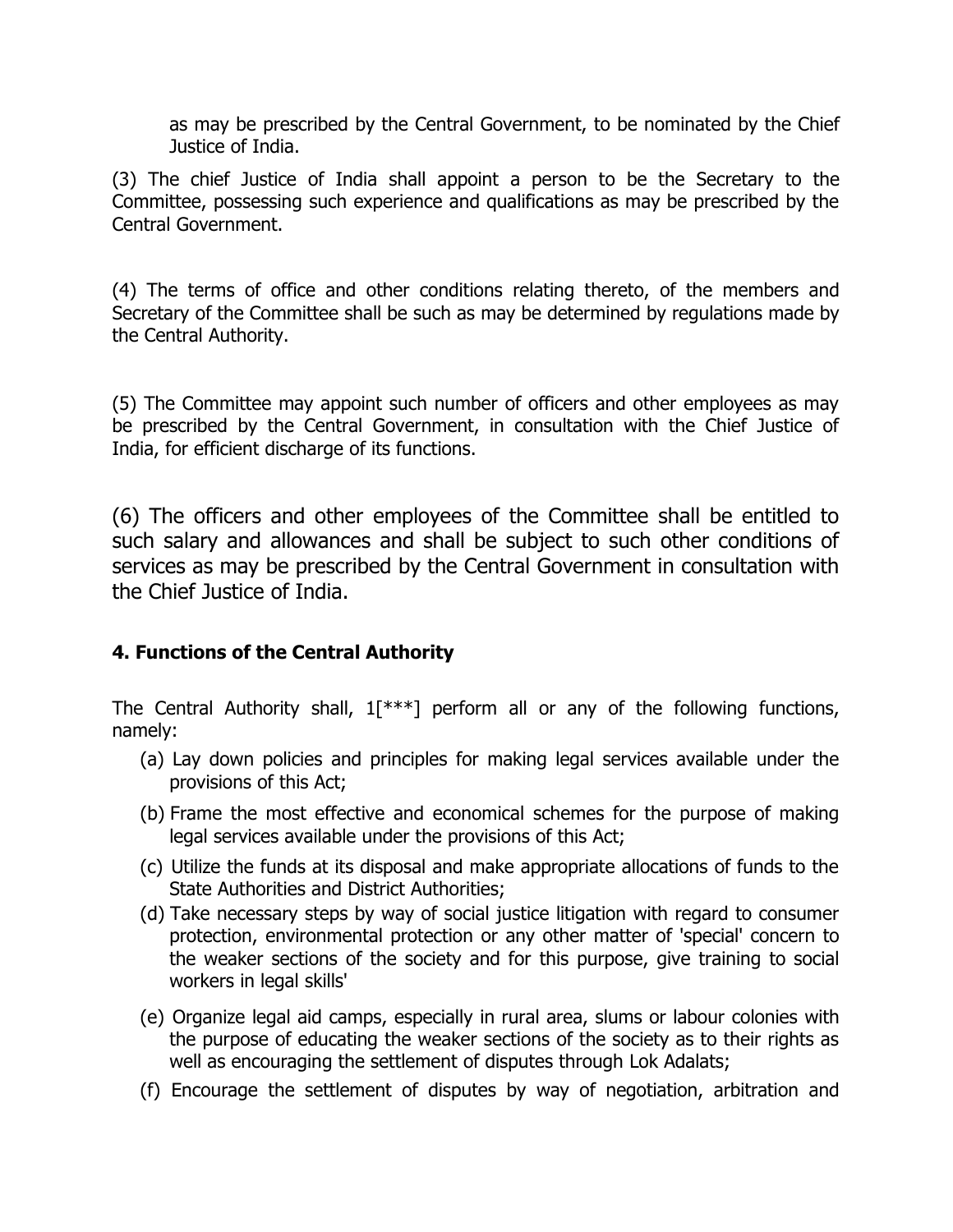conciliation;

- (g) Undertake and promote research in the field of legal services with special reference to the need for such services among the poor;
- (h) To do all things necessary for the purpose of ensuring commitment to the fundamental duties of citizen under part VIA of the constitution;
- (i) Monitor and evaluate implementation of the Legal aid programmes at periodic intervals and provide for independent evaluation of programmes and schemes implemented in wide or part by funds provided under this Act;
- (j) Provide grants-in-aid (or specific schemes to various voluntary social service institutions and the State and District Authorities, from out of the amounts placed at its disposal for the implementation of legal services schemes under the provisions of this Act;
- (k) Develop, in consultation with the bar Council of India, programmes for clinical legal education and promote guidance and supervise the establishment and working of legal service clinics in universities, law colleges and other institutions.
- (l) Take appropriate measures for spreading legal literacy and legal awareness amongst the people and, in particular, to educate weaker sections of the society about the rights, benefits and privileges guaranteed by social welfare legislations and other enactments as well as administrative programmes and measures;
- (m) Make special efforts to enlist the support of voluntary social welfare institutions working at the grass-root level, particularly among the Scheduled Castes and the Scheduled Tribes, women and rural and urban labour; and
- (n) Coordinate and monitor the functioning of '[State Authorities, District Authorities, Supreme Court legal Services Committee, High Court Legal Services Committee, Taluk legal Services Committees and voluntary social service institutions] and other legal services organization and give general directions for the proper implementation of the legal services programmes.

#### **5. Central Authority to work in coordination with other agencies**

In the discharge of its function under this Act, the Central Authority shall, wherever appropriate, act in coordination with other Governmental and non-Governmental agencies, universities and others engaged in the work of promoting the cause of legal service to the poor.

# **CHAPTER III**

# **STATE LEGAL SERVICES AUTHORITY**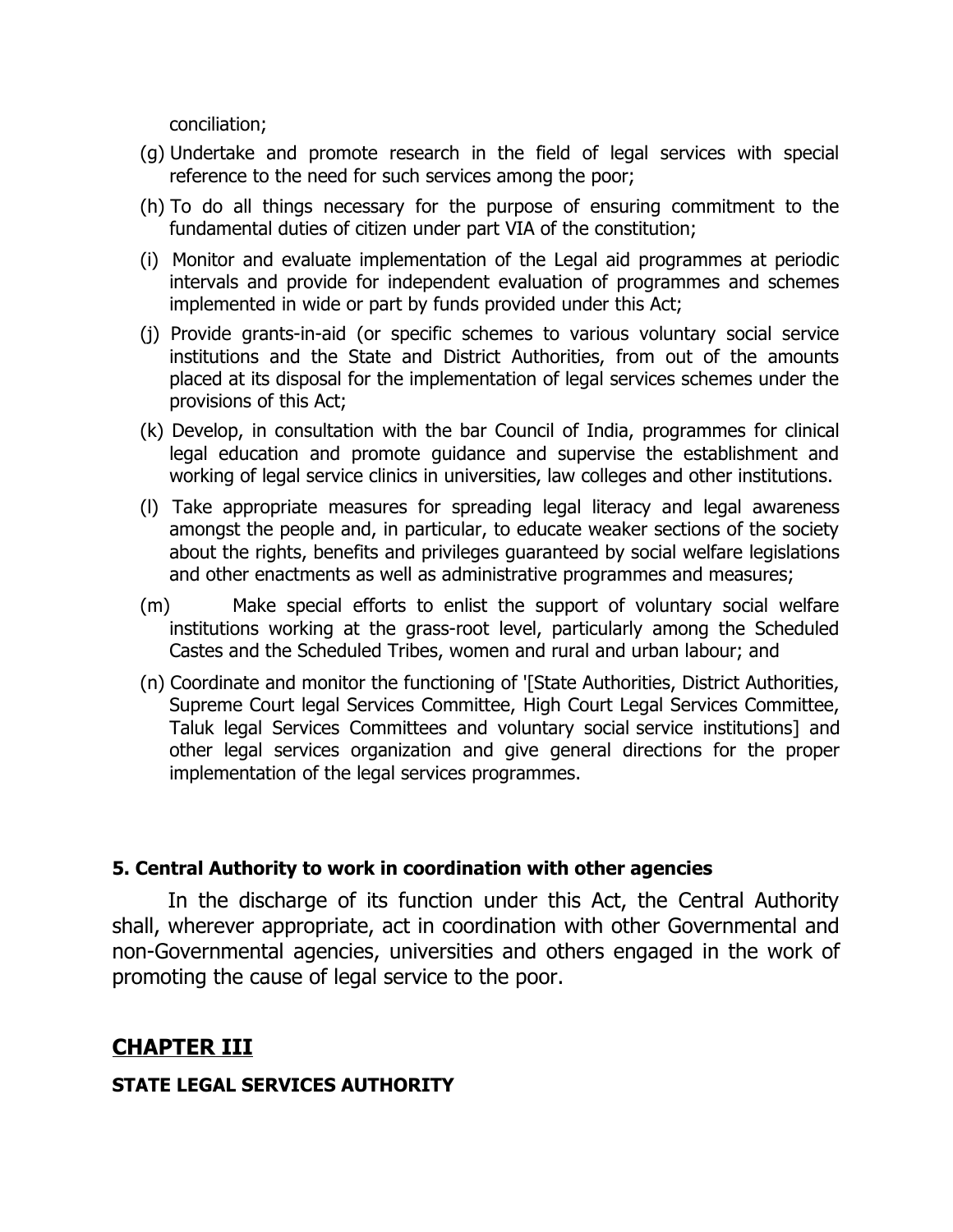### **6. Constitution of State Legal services Authority**

(1) Every State Government shall constitute a body to be called the State Legal Services Authority for the State to exercise the power and perform the function conferred on, or assigned to, a State Authority under this Act.

- (2) A State Authority shall consist of-
	- (a) The Chief Justice of the High Court who shall be the Patron-in-Chief;
	- (b) A serving or retired Judge of the High Court, to be nominated by the Governor, in consultation with the Chief Justice of the High Court, who shall be the Executive Chairman; and
	- (c) Such number of other members, possessing such experience and qualifications as may be prescribed by the State Government, to be nominated by that Government in consultation with the Chief Justice of the High Court.

(3) The State Government shall, in consultation with the Chief Justice of the High Court, appoint a person belonging to the State Higher Judicial Service, not lower in rank than that of a District Judge, as the Member-, Secretary of the State Authority, to exercise such power and perform such duties under the executive chairman of the State Authority as may be prescribed by that Government or as may be assigned to him by the Executive Chairman of that Authority;

Provided that a person functioning as Secretary of a State legal Aid and Advice Board immediately before the date of constitution of the State Authority may be appointed as Member-Secretary of that Authority, even if he is not qualified to be appointed as such under this sub- section, 'for a period not exceeding five years.

(4) The terms of Office and other conditions relating thereto, of members and the Member-Secretary of the State Authority shall be such as may be prescribed by the State Government in consultation with the Chief Justice of the High Court.

(5) The State Authority may appoint such number of officers and other employees as may be prescribed by the state Government in consultation with the chief Justice of the High Court, for the efficient discharge of its functions under this Act.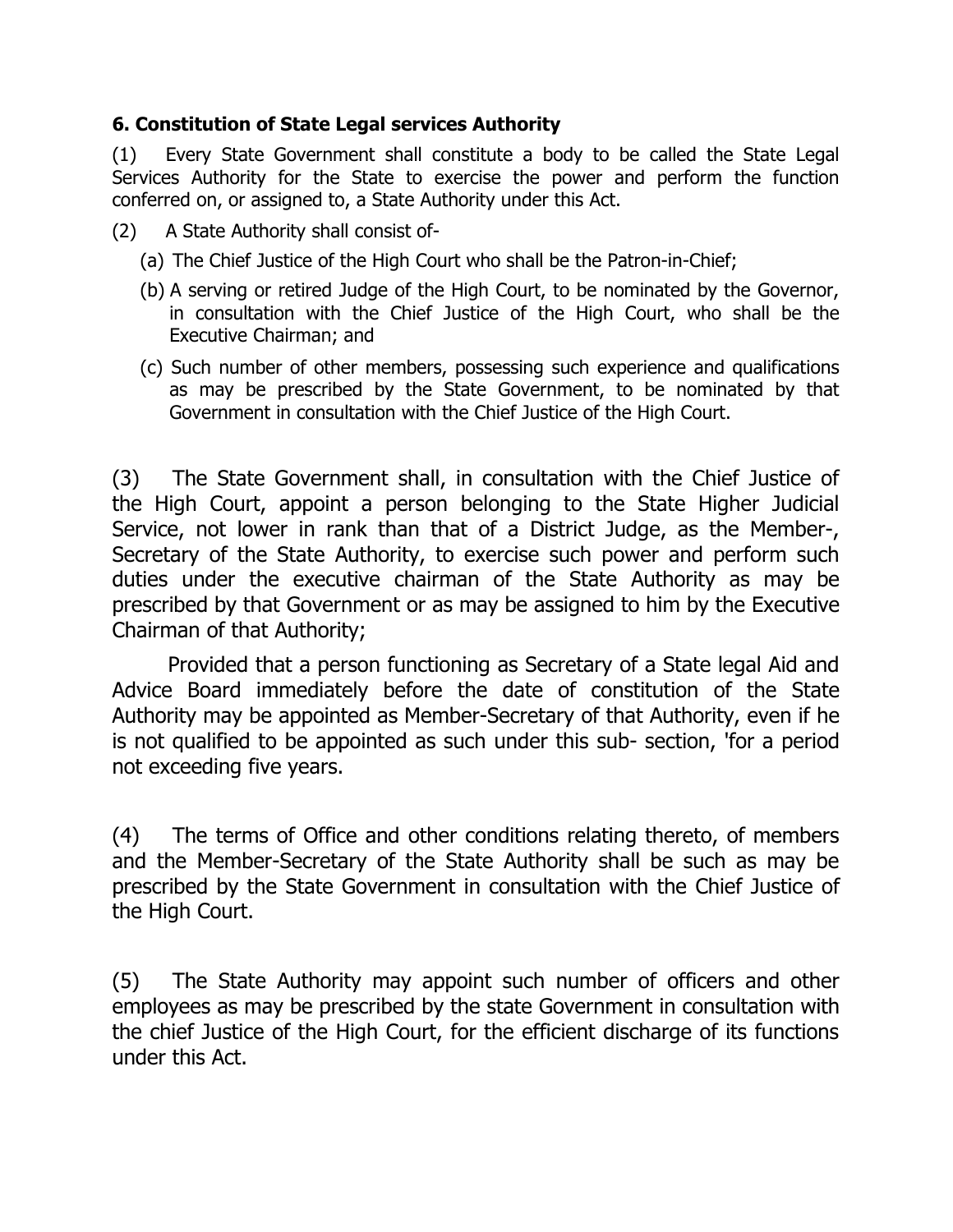(6) The officers and other employees of the State Authority shall be entitled to such salary and allowances and shall be subject to such other conditions of service as may be prescribed by the State Government in consultation with the Chief Justice of the High Court.

(7) The administrative expenses of every State Authority, including the salaries, allowances and pensions payable to the Secretary, officers and other employees of the State Authority shall be defrayed out of the Consolidated Fund of the State.

(8) All orders and decisions of the State Authority shall be authenticated by the Member-Secretary or any other officer of the State Authority duly authorized by the Executive Chairman of State Authority.

(9) No act or proceeding of a State Authority shall be invalid merely on the ground of the existence of any vacancy in, or any defect in the constitution of, the State Authority.]

# **7. Functions of the State Authority**

(1) It shall be the duty of the State Authority to give effect to the policy and directions of the Central authority.

(2) Without prejudice to the generality of the functions referred to in sub-section (1), the State Authority shall perform all or any of the following functions, namely:

- (a) Give legal service to persons who satisfy the criteria laid down under this Act;
- (b) Conduct 1[Lok Adalats; including Lok Adalats for High Court cases]
- (c) Undertake preventive and strategic legal aid programmes; and
- (d) Perform such other functions as the State Authority may, in consultation with the [Central Authority], fix by regulations.

# **8. State Authority to act in coordination with other agencies and be subject to directions given by Central Authority**

In the discharge of its functions the' State shall appropriately act in coordination with other government 'agencies, non-governmental voluntary social service institutions, universities and other bodies engaged in the work of promoting the cause of legal services to the poor and shall also be guided by such directions as the Central Authority may give to it in writing,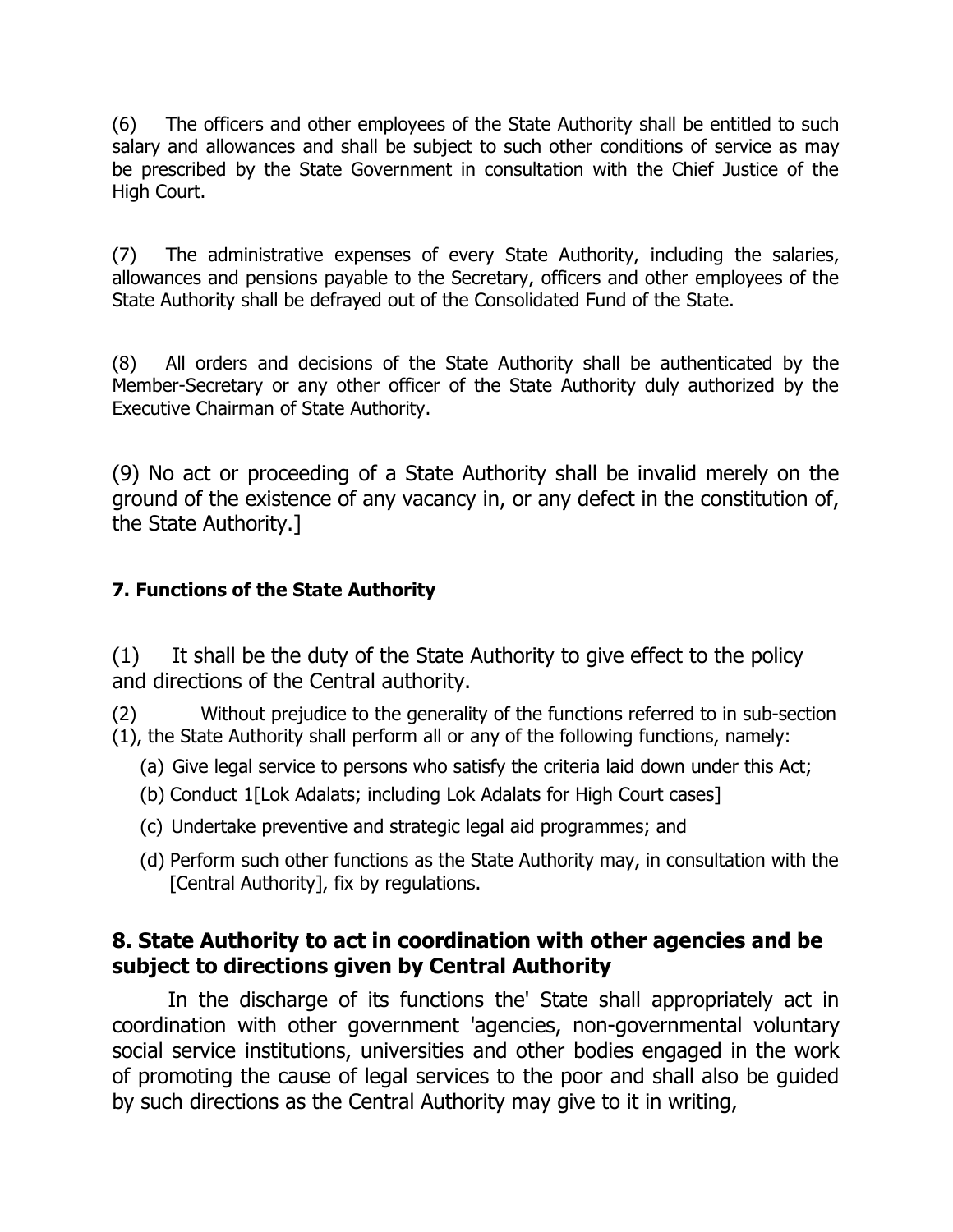# **8A. High Court Legal Services committee**

(1) The State Authority shall constitute a committee to be called the High court Legal Services Committee for every High court, for the purpose of exercising such powers and performing such functions as may be determined by regulations made by the State Authority.

(2) The committee shall consist of-

- (a) A sitting Judge of the High court who shall be the chairman; and
- (b) Such number of other members possessing such experience and qualifications as may be determined by regulations made by the State Authority, to be nominated by the chief Justice of the High Court.

(3) The Chief Justice of the High Court shall appoint a Secretary to the Committee possessing such experience and qualifications as may be prescribed by the State Government.

(4) The terms of office and other conditions relating thereto, of the members and Secretary of the Committee shall be such as may be determined by regulations made by the State Authority.

(5) The Committee may appoint such number of officers and other employees as may be prescribed by the State Government in consultation with the Chief Justice of the High Court for the efficient discharge of its functions.

(6) The officers and other employees of the Committee shall be entitled to such salary and allowances and shall be subject to such other conditions of service as may be prescribed by the State Government in consultation with the Chief Justice of the High Court.

# **9. District Legal Services Authority**

(1) The State Government shall, in consultation with the Chief Justice of the High Court, constitute a body to be called the District Legal Services Authority for every District in the State to exercise the powers and perform the functions conferred on, or assigned to, the District Authority under this Act.

(2) A District Authority shall consist of-

- (a) The District Judge who shall be its Chairman; and
- (b) Such number of other members, possessing such experience and qualification, as may be prescribed by the State Government, to be nominated by that Government in consultation with the Chief Justice of the High Court.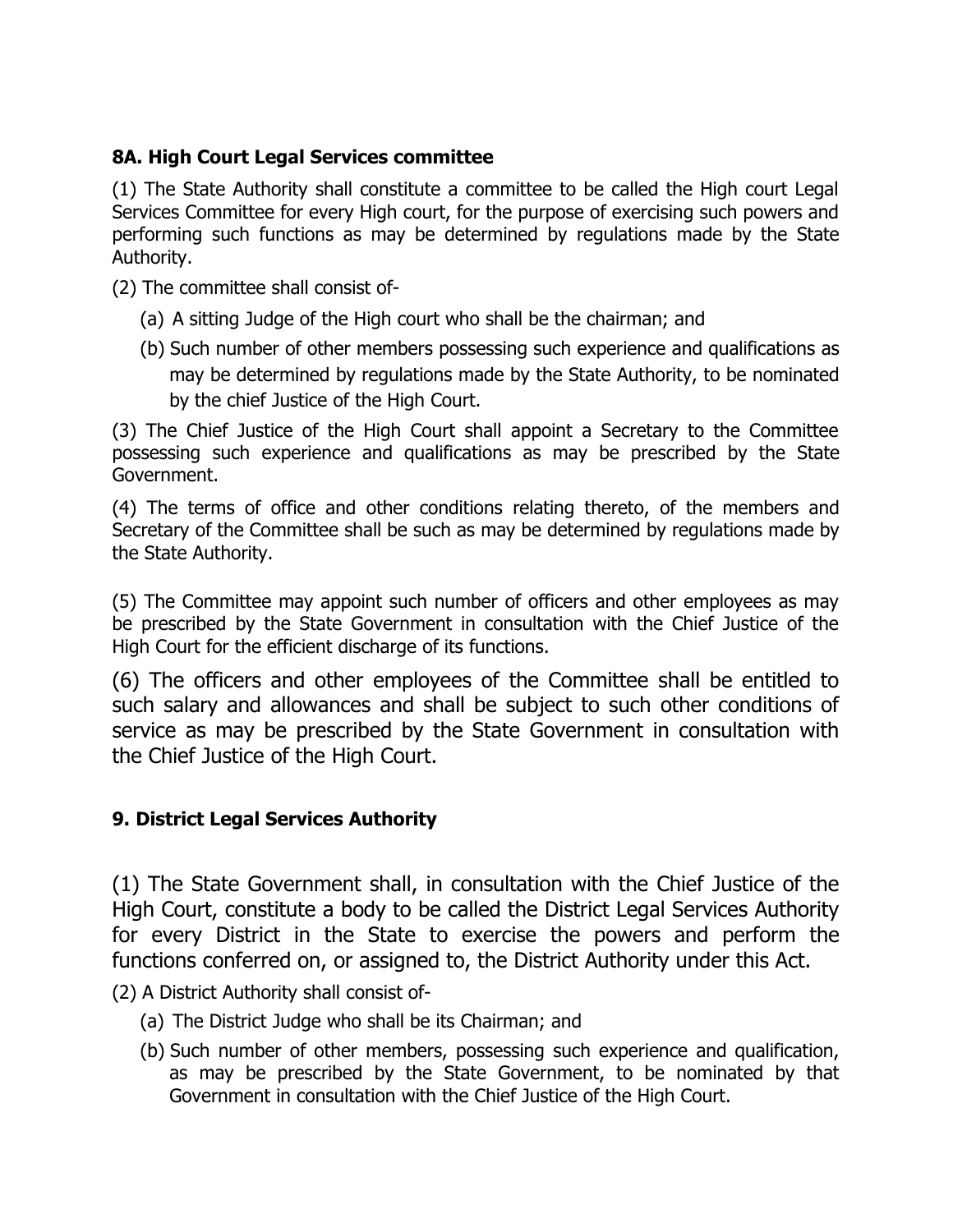(3) The State Authority shall, in consultation with the Chairman of the District Authority, appoint a person belonging to the State Judicial Service not lower in rank than that of a Subordinate Judge or Civil Judge Posted at the seat of the District Judiciary as Secretary of the District Authority to exercise such powers and perform such duties under the Chairman of that Committee as may be assigned to him by such Chairman.

(4) The terms of office conditions relating thereto, of members and Secretary of the District Authority shall be such as may be determined by regulations made by the State Authority in consultation with Chief Justice of the High Court.

(5) The District Authority may appoint such number of officers and other employees as may be prescribed by the State Government in consultation with the Chief Justice of the High court for the efficient discharge of its functions.

(6) The officers and other employees of the District Authority shall be entitled to such salary and allowances and shall be subject to such other conditions of service as may be prescribed by the State Government in consultation with the Chief Justice of the High Court.

(7) The administrative expenses of every District Authority including the salaries, allowances and pensions payable to the Secretary, officers and other employees of the District authority shall be defrayed out of the Consolidated Fund of the State.

(8) All orders and decisions of the District Authority shall be authenticated by the Secretary or by any other officer of the District Authority duly authorized by the Chairman of that Authority.

(9) Not act or proceeding of a District Authority shall be invalid merely on the ground of the existence of any vacancy in, or any defect in the constitution of, the District Authority.

# **(10) Functions of District Authority**

(1) It shall be the duty of every District Authority to perform such of the functions of the State Authority in the District as may be delegated to it from time to time by the State Authority-;

(2) Without prejudice to the generality of the functions referred to in sub-section (1), the District Authority may perform all or any of the following functions, namely:

[(a) Coordinate the activities of the Taluk Legal Services committee and other legal Services in the District;]

(b) Organize Lok Adalat within the district; and

(c) Perform such other functions as the State Authority may, 2  $[****]$ fix by regulations.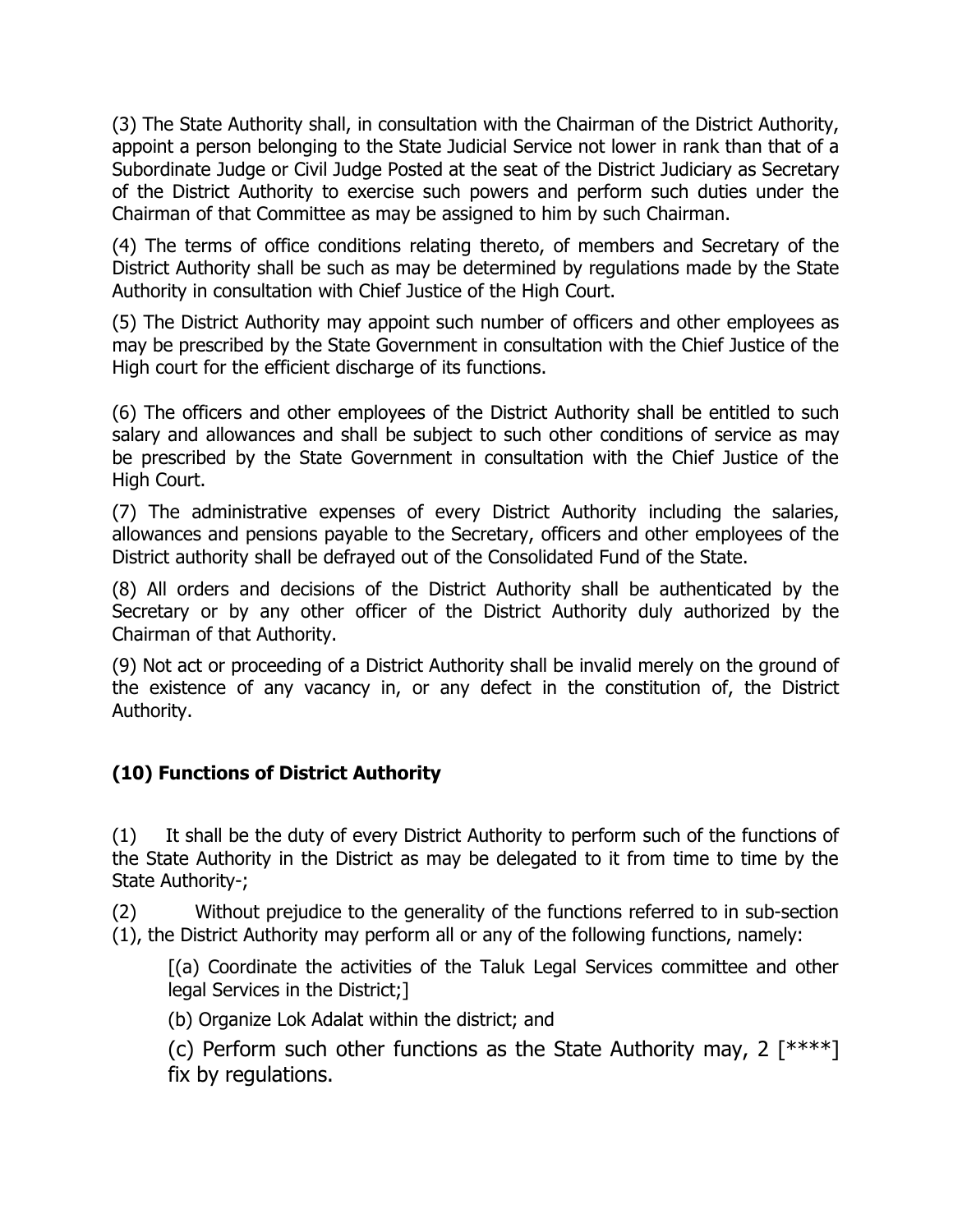# **11. District Authority to act in coordination with other agencies and be subject to directions given by the Central Authority, etc.**

In the discharge of its functions under the Act, the District Authority shall, wherever appropriate, act in coordination with other governmental and non- governmental institution, universities and others engaged in the work of promoting the cause of legal services to the poor and shall also be guided by such directions as the Central Authority or the State Authority may give to it in writing.

# **11A. Taluk Legal Services Committee**

(1) The State Authority may constitute a Committee, to be called the Taluk Legal Service Committee, for each Taluk or mandal or for group of Taluks or mandals.

- (2) The Committee shall consist of-
	- (a) The Senior-most Judicial Officer operating within the jurisdiction of the Committee who shall be the ex-office Chairman; and
	- (b) Such number of other members, possessing such experience and qualifications, as may be prescribed by the State Government, to be nominated by that Government in consultation with the Chief Justice of the High Court;

(3) The Committee may appoint such number of officers and other employees as may be prescribed by the State Government in consultation with the Chief Justice of the High Court for the efficient discharge of its functions.

(4) The officers and other employees of the Committee shall be entitled to such salary and allowances and shall be subject to such other conditions of service as may be prescribed by the state Government in consultation with the Chief Justice of the High Court.

(5) The Administrative expenses of the Committee shall be defrayed out of the District Legal Aid Fund by the District Authority.

# **11B. Functions of Taluk Legal Services Committee**

The Taluk Legal Services Committee may perform all or any of the following functions, namely;-

- (a) Coordinate the activities of legal Services in the taluk;
- (b) Organize Lok Adalats within the taluk; and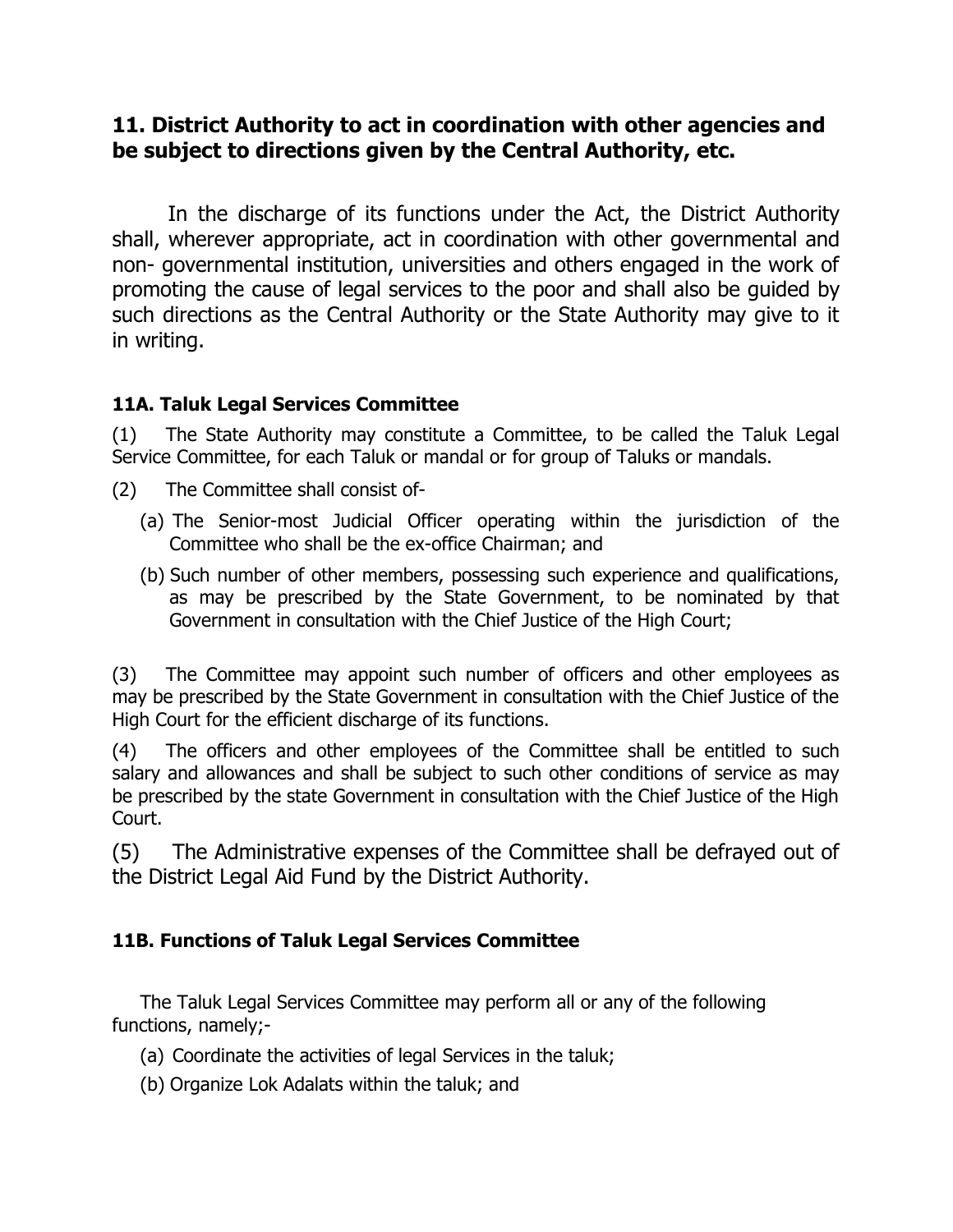(c) Perform such other functions as the District Authority may assign to it.

# **CHAPTER IV**

# **ENTITLEMENT TO LEGAL SERVICES**

### **12. Criteria for giving legal Services**

Every person who has to file or defend a case shall be entitled to legal services under this Act if that person is

- (a) A member of a Scheduled Caste or Scheduled Tribe;
- (b) A victim of trafficking in human being or begar as referred to in article 23 of the Constitution;
- (c) A woman or a child;
- (d) A person with disability as defined in clause (i) of section 2 of the Persons With Disabilities (Equal Opportunities, Protection of Rights and Full Participation) Act, 1995.
- (e) A person under circumstances of undeserved want such as being a victim of a mass disaster, ethnic violence, caste atrocity, flood, drought, earthquake or industrial disaster; or
- (f) An industrial workman; or
- (g) In custody, including custody in a protective home within the meaning of clauses (g) of section 2 of the Immoral Traffic (Prevention) Act, .1956, or in a juvenile home within the meaning of clause G) of section 2 of the Juvenile Justice Act, 1986, or in a psychiatric hospital or psychiatric nursing home within the meaning of clause (g) of section 2 of the Mental Health Act, 1987; or
- (h) In receipt of annual income less than rupees nine thousand or such other higher amount as may be prescribed by the State Government, if the case is before a court other than the Supreme Court, and less than rupees twelve thousand or such other higher amount as may be prescribed by the Central Government, if the case is before the Supreme Court.

# **13. Entitlement to legal services**

(1) Persons who satisfy all or any of the criteria specified in section 12 shall be entitled to receive legal Services provided that the concerned Authority is satisfied that such person has a prima facie case to prosecute or to defend.

(2) An affidavit made by a person as to his income may be regarded as sufficient for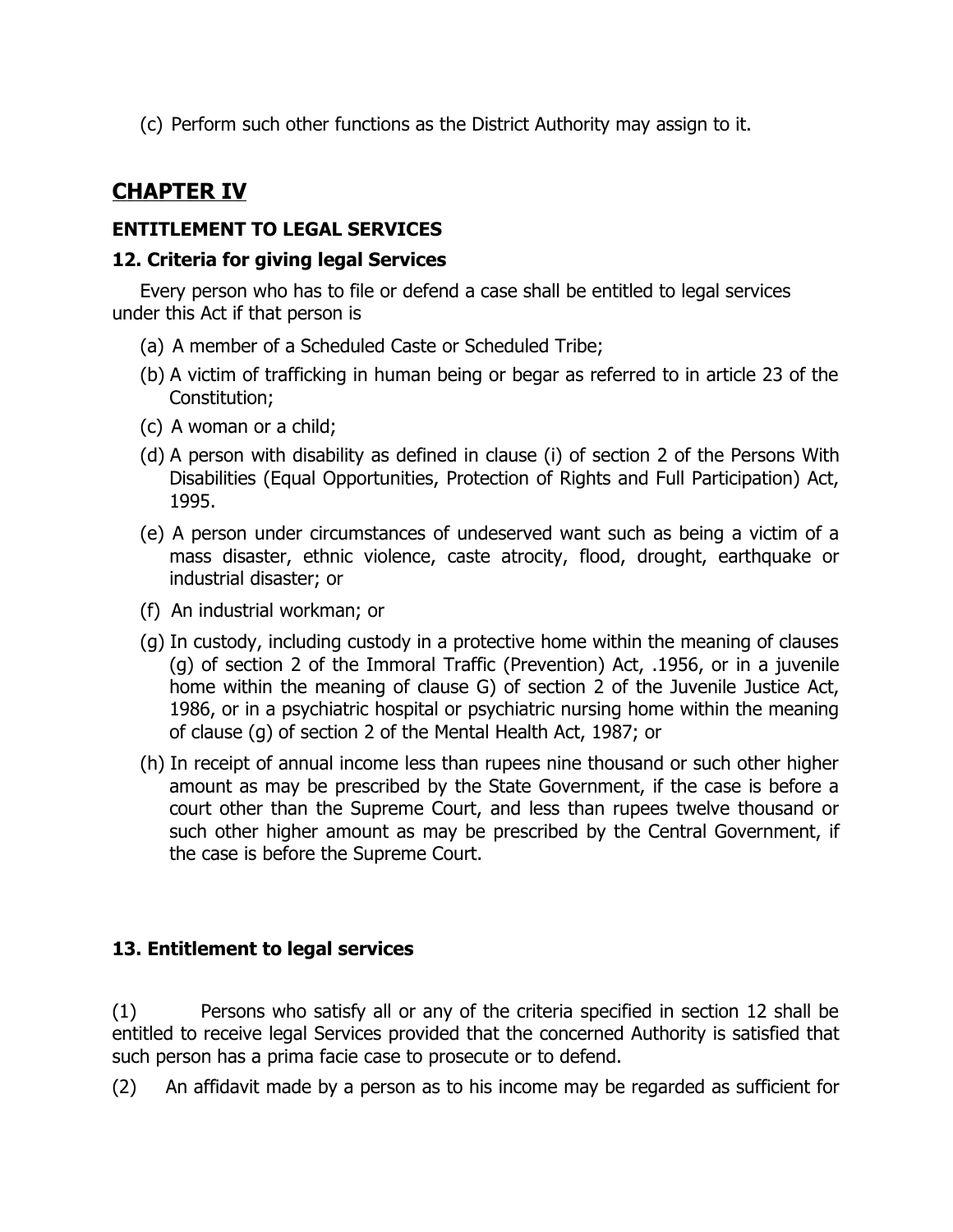making him eligible to the entitlement of legal services under this Act unless the concerned Authority has reason to disbelieve such affidavit.

# **CHAPTER V**

### **FINANCE, ACCOUNTS AND AUDIT**

#### **14. Grants by the Central Government**

The Central Government shall, after due appropriation made by Parliament by law in this behalf, pay to the Central Authority, by way of grants, such sums of money as the Central Government may think fit for being utilized for the purposes of this Act.

### **15. National Legal Aid Fund**

(1) The Central Authority shall establish a fund to be called the National Legal Aid Fund ad there shall be credited thereto

- (a) All sums of money given as grants by the Central Authority under section 4.
- (b) Any grants of donations that may be made to the Central Authority by any court other person for the purposes of this Act;
- (c) Any amount received by the Central Authority under the orders of any court or from any other source.
- (2) The National Legal Aid Fund shall be applied for meeting,
	- (a) The cost of legal services provided under this Act including grants made to State Authority.

[(b) The cost of legal services provided by the Supreme Court Legal Services Committee;

(b) Any other expenses which are required to be met by the Central Authority;

#### **16. State Legal Aid Fund**

(1) A State Authority shall establish a fund to be called the State Legal Aid Fund and there shall be credited thereto;

- (a) All sums of money paid to it or any grants made by the Central Authority for the purposes of this Act;
- (b) Any grants or donations that may be made to the State Authority by the State Government or by any person for the purposes of this Act;
- (c) Any other amount received by the State Authority under the orders of any court or from any other source.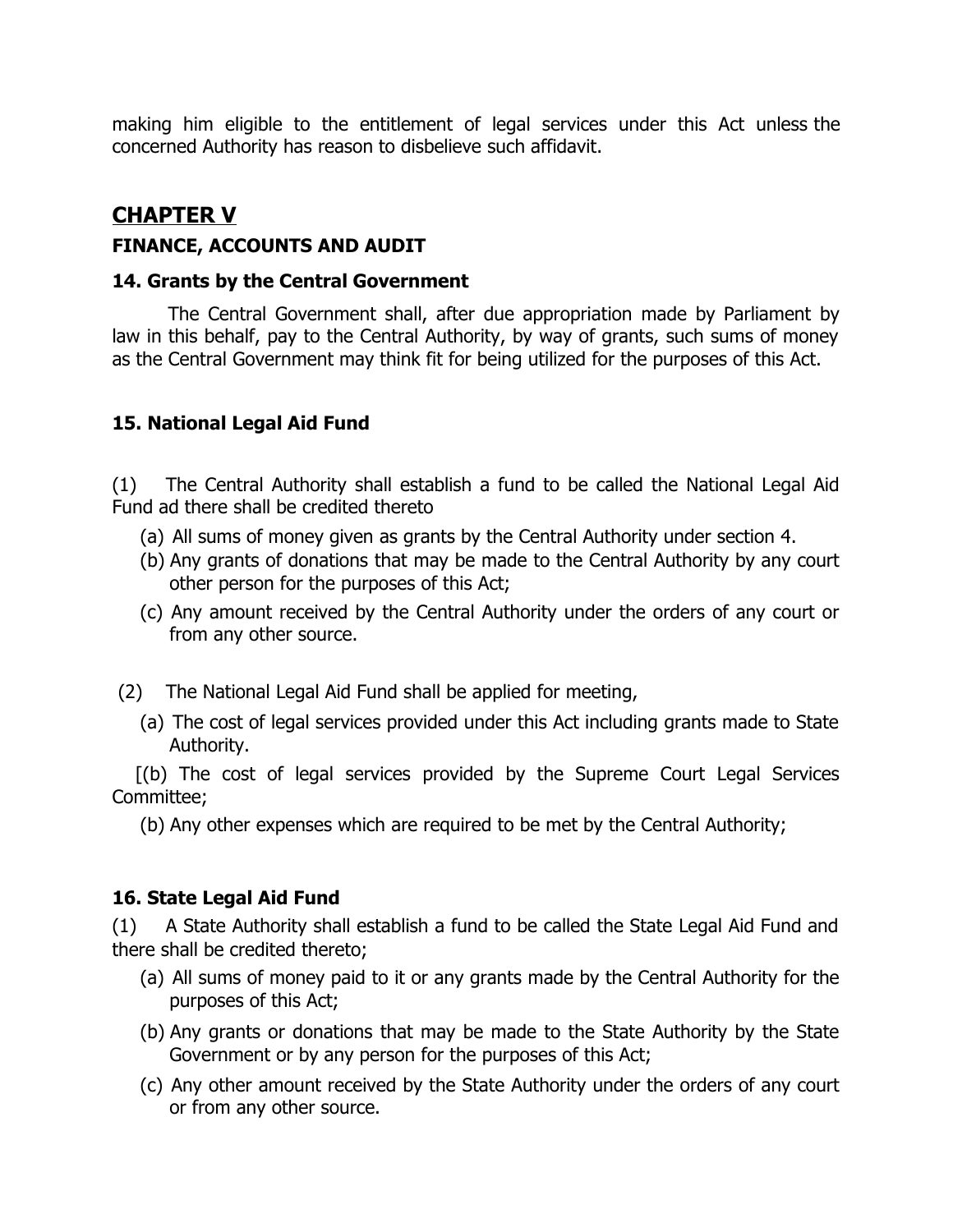- (2) A State Legal Aid Fund shall be applied for meeting
	- (a) The cost of functions referred to in section 7:
	- (b) The cost of legal services provided by the High Court Legal Services Committee;
	- (c) Any other expenses which are required to be met by the State Authority.

# **17. District Legal Aid Fund**

(1) Every District Authority shall establish a fund to be called the District Legal Aid Fund and there shall be credited thereto-

(a) all sums "of money paid or any grants made by the State Authority to the District Authority for the purposes of this Act

[(b) any grants or donations that may be made to the District Authority by any person, with the prior approval of the State Authority, for the purposes of thisAct;],

(c) any other amount received by the I District Authority under the orders of

any court or from any other source

(2) A District Legal Aid Fund shall be applied for meeting-

- (a) the cost of functions referred to in section 10' [and 11 B]
- (b) any other expenses which are required to be met by the District Authority .

# **18. Accounts and audit**

(1) The Central Authority, State Authority or the District Authority (hereinafter referred to in this section as "the Authority"), as the case may be, shall maintain proper accounts and other relevant records and prepare an annual statement of accounts including the income and expenditure account and balance-sheet in such form and in such manner as may be prescribed by the Central Government in consultation with the comptroller and auditor-General of India.

(2) The accounts of the Authorities shall be audited by the Controller and Auditor General of India at such intervals as may be specified by him and any expenditure incurred in connection with such audit shall be payable by the Authority concerned to the Comptroller and Auditor-General of India.

(3) The Comptroller and Auditor- General of India and any other person appointed by him in connection with the auditing of the accounts of an Authority under this Act shall have the same rights and privileges and authority in connection with such audit as the Comptroller and Auditor-General of India has in connection with auditing of the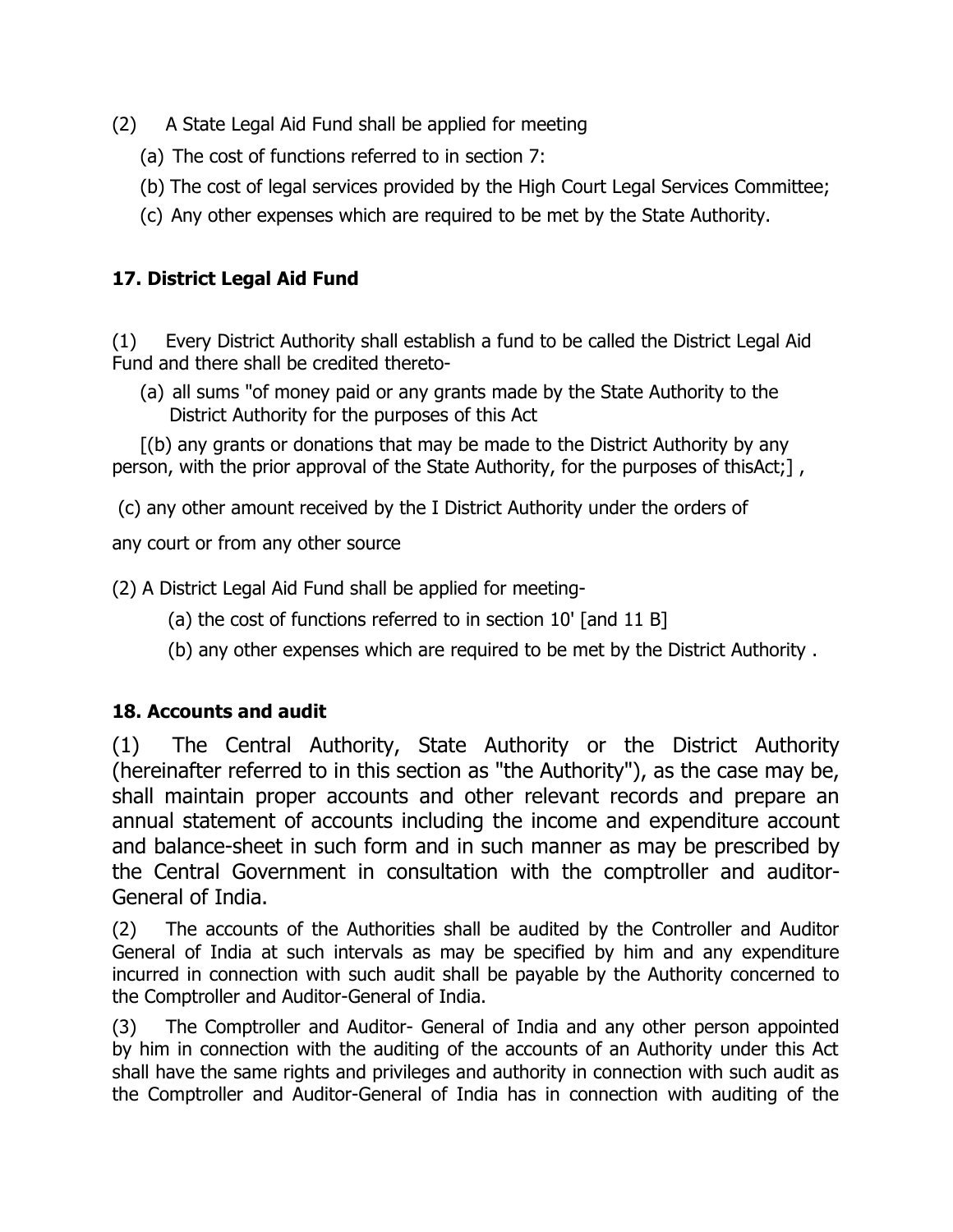Government accounts and, in particular, shall have the right to demand the production of books, accounts, connected vouchers and other documents and papers and to inspect any of the offices of the Authorities under this Act.

(4) The accounts of the Authorities, as certified by the Comptroller and Auditor-General of India or any other person appointed by him in this behalf together with the audit report thereon, shall be forwarded annually by the Authorities to the Central Government or the State Governments as the case may be.

(5) The Central Government shall cause the accounts and the audit report received by it under sub-Section (4) to be laid, as soon as may be after they are received, before each House of Parliament.

(6) The State Government shall cause the accounts and the audit report received by it under sub-section (4) to be laid, as soon as may be after they are received, before the State Legislature.]

# **CHAPTER VI**

# **LOK ADAIATS**

# **19. Organization of Lok Adalats**

(1) Every State Authority or District Authority or the Supreme Court Legal Services Committee or every High Court Legal Services Committee or, as the case may be, Taluk Legal Services Committee may organize Lok Adalats at such intervals and places and for exercising such jurisdiction and for such areas as it thinks fit.

(2) Every Lok Adalat organized for an area shall consist of such number of-

- (a) Serving or retired judicial officers; and
- (b) Other persons, of the area as may be specified by the State Authority or the Supreme Court Legal Services Committee or the High Court Legal Services Committee, or as the case may be, the Taluk Legal Services Committee, organizing such Lok Adalat.

(3) The Experience and Qualifications of other persons referred to in clause (b) of sub-section (2) for Lok Adalats organized by the Supreme Court Legal Services Committee shall be such as may be prescribed by the Central Government in consultation with Chief Justice of India.

(4) The experience and qualifications of other persons referred to in clause (b) of sub-section (2) for Lok Adalats other than referred to in sub-section (3) shall be such as may be prescribed by the State Government in consultation with the Chief Justice of the High Court.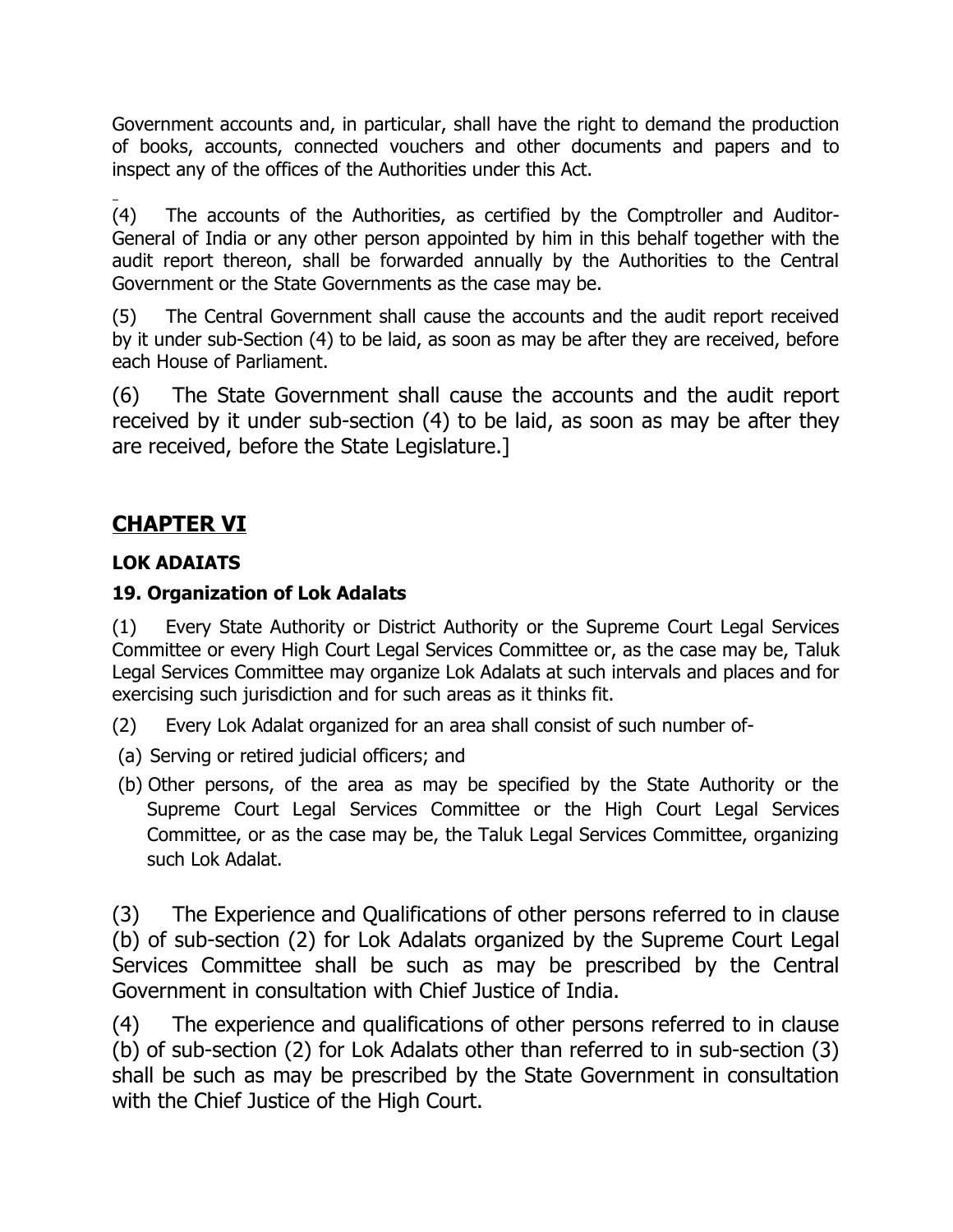(5) A Lok Adalat shall have jurisdiction to determine and to arrive at a compromise or settlement between the parties to a dispute in respect of:

(i) any case pending before; or

(ii) any matter which is falling within the jurisdiction of, and is not brought before, any court for which the Lok Adalat is organized:

Provided that the Lok Adalat shall have no jurisdiction in respect of any case or matter relating to an offence not compoundable under any law]

### **20. Cognizance of case by Lok Adalats**

(1) Where in any case referred to in clause (1) of sub-section (5) of section19,-

(i) (a) the parties thereof agree; or

(b) one of the parties thereof make an application to the court.

For referring the case to the Lok Adalat for settlement and if such court is prima facie satisfied that there are chances of such settlement; or

(ii) the court is satisfied that the matter is an appropriate one to be taken cognizance of by the Lok Adalat, the court shall refer the case to the Lok Adalat:

Provided that no case shall be referred to the Lok Adalat under sub-clause (b) of clause (i) or clause (ii) by such court except after giving a reasonable opportunity of being heard to the parties.

(2) Notwithstanding anything contained in any other law for the time being in force, the Authority or Committee organizing the Lok Adalat under sub- section (1) of section 9 may, no receipt of an application from anyone of the parties to any matter referred to in clause (ii) of sub-section (5) of section 19 that such matter needs to be determined by a Lok Adalat, refer such matter to the Lok Adalat, for determination:

Provided that no matter shall be referred to the Lok Adalat except after giving reasonable opportunity of being heard to the other party.

(3) Where any case is referred to a Lok Adalat under sub-section (1) or where a reference has been made to it under sub-section (2), the Lok Adalat shall proceed to dispose of the case or matter and arrive at a compromise or settlement between the parties.

(4) Every Lok Adalat shall, while determining any reference before it under this Act, act with utmost expedition to arrive at a compromise or settlement between the parties and shall be guided by the principles of justice, equity, fair play and other legal principles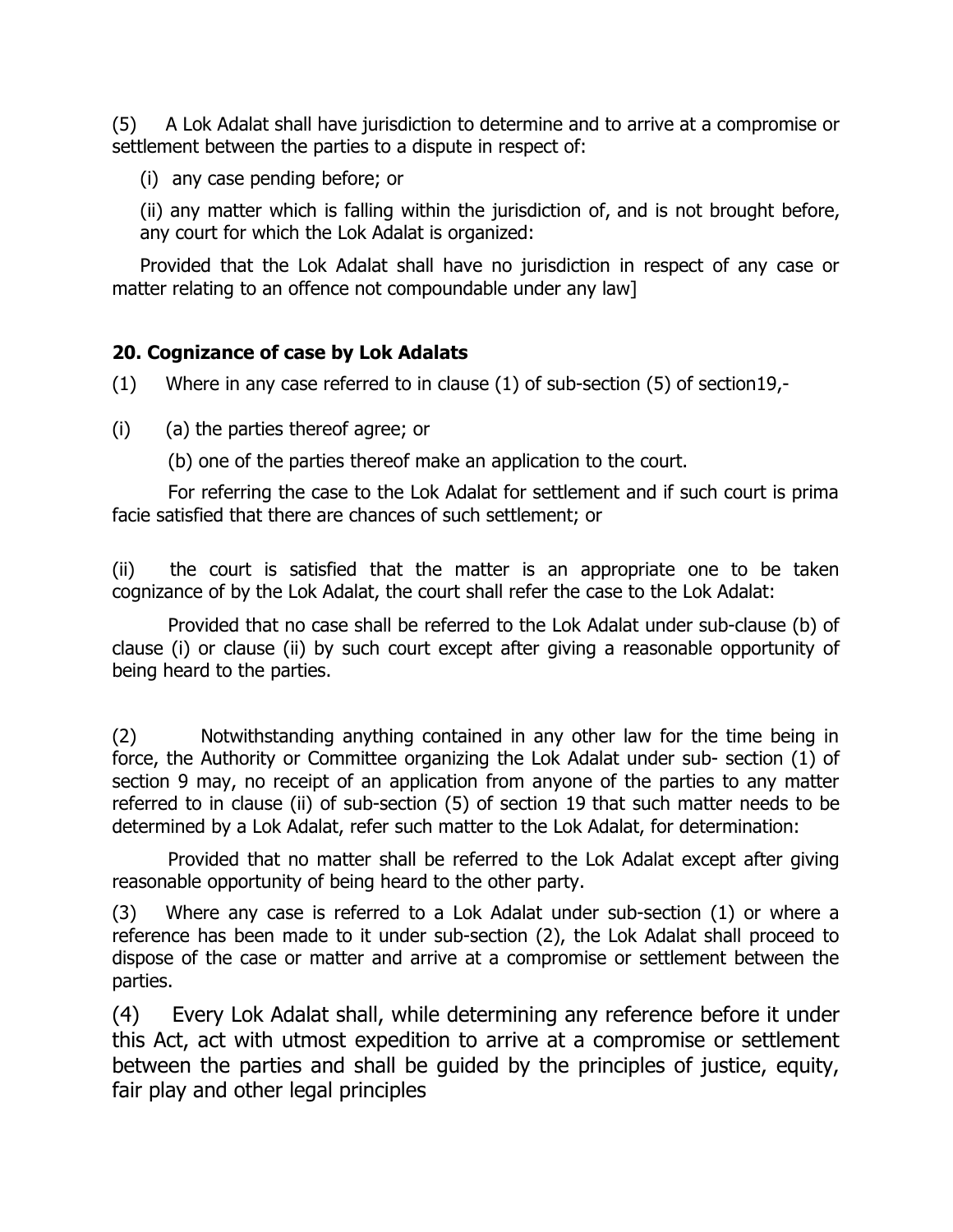(5) Where no award is made by the Lok Adalat on the ground that no compromise or settlement could be arrived at between the parties, the record of the case shall be returned by it to the court, from which the reference has been received under subsection (1) for disposal in accordance with law.

(6) Where no award is made by the Lok Adalat on the ground that no compromise settlement could be arrived at between the parties, in a matter referred to in subsection (2) that Lok Adalat shall advise the parties to seek remedy in court.

(7) Where the record of the case is returned under sub-section (5) to the court, such court shall proceed to deal with such case from the stage which was reached before such reference under sub-section (1).

# **21. Award of Lok Adalat**

(1) Every award of the Lok Adalat shall be deemed to be a decree of a civil court or as the case may be, an order of any other court and where a compromise or settlement has been arrived at, by a Lok Adalat in a case referred to it under sub-section (1) of section 20, the court-fee paid in such case shall be refunded in the manner provided under the Court-fees Act, 1970)

(2) Every award made by a Lok Adalat shall be final and binding on all the parties to the dispute, and no appeal shall lie to any court against the award.

# **22. Powers of Lok Adalat or Permanent Lok Adalat**

(1) The (Lok Adalat or Permanent Lok Adalat) shall, for the purposes of holding any determination under this Act, have the same powers as are vested in a civil court under the Code of Civil Procedure, 1908, while trying a suit in respect of the following matters, namely-

- (a) the summoning and enforcing the attendance of any witness and examining him on oath;
- (b) the discovery and production of any document;
- (c) the reception of evidence on affidavits;
- (d) the requisitioning of any public record or document or copy of such record or document from any court or office; and
- (e) such other matters as may be prescribed,

(2) Without prejudice to the generality of the powers contained in sub-section (1), every (Lok Adalat or Permanent Lok Adalat) shall have the requisite powers to specify its own procedure for the determination of any dispute coming before it,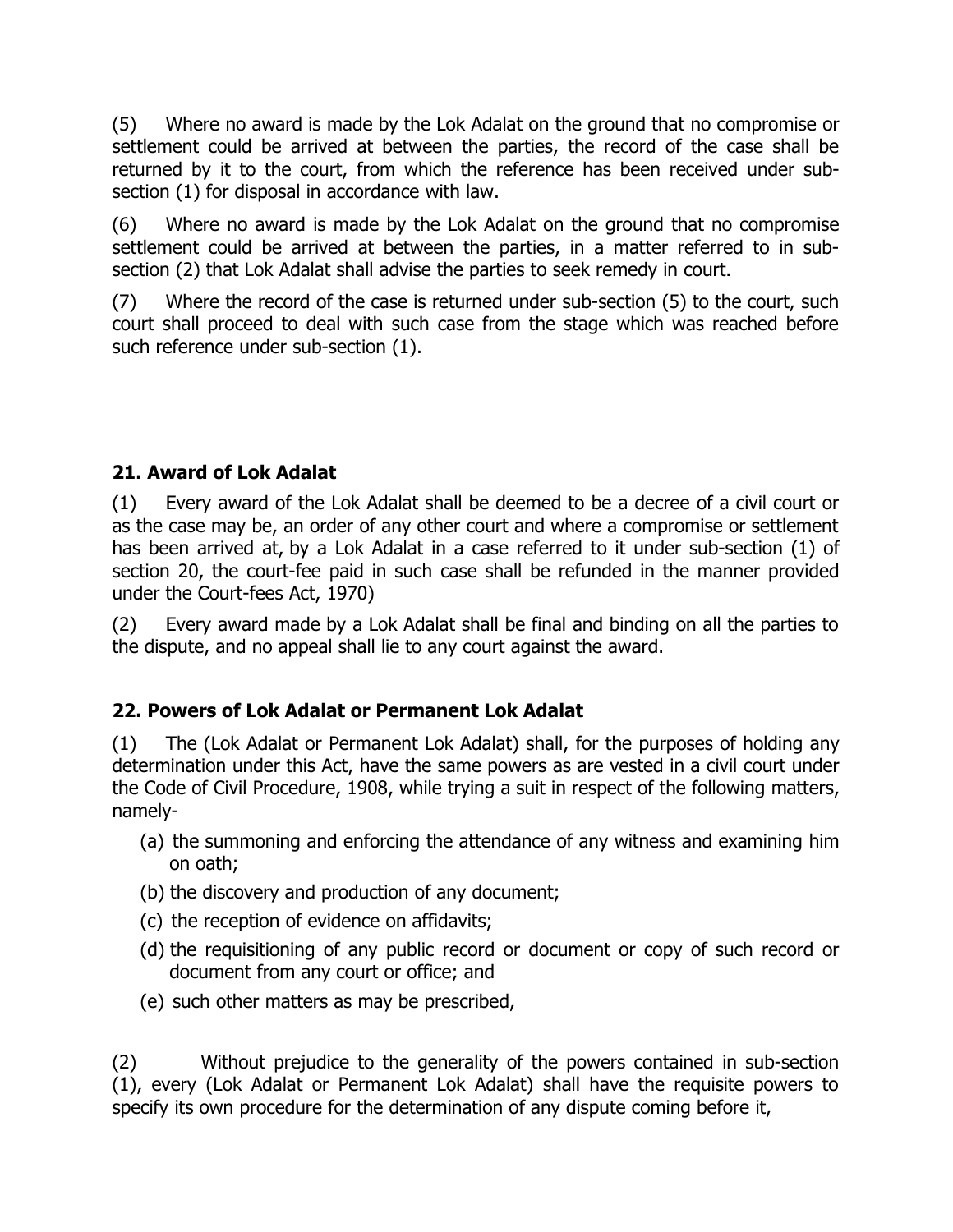(3) All proceedings before a (Lok Adalat or Permanent Lok Adalat) shall be deemed to be judicial proceedings within the meaning of sections 193, 219 and 228 of the Indian Penal Code and every [Lok Adalat or Permanent Lok Adalat] shall be deemed to be a civil court for the purpose of section 195 and Chapter XXVI of the Code of Criminal Procedure, 1973.

# **CHAPTER VI A**

# **PRE-LITIGATION CONCILIATION AND SETTLEMENT**

# **22A. Definitions**

In this Chapter and for the purposes of Sections 22 and 23, unless the context other requires,

(a) "Permanent Lok Adalat" means a Permanent Lok Adalat established under subsection (1) of Section 22B;

- (b) "Public utility Services" means any-
	- (i) transport service for the carriage of passengers or goods by air, road or water; or
	- (ii) postal, telegraph or telegraph or telephone service; or
	- (iii) supply of power, light or water to the public by any establishment, or
	- (iv) system of public conservancy or sanitation; or
	- (v) service in hospital or dispensary;or
	- (vi) insurance service,

And includes and service which the Central Government or the State Government, as the case may be, may in the public interest, by notification, declare to be a public utility service for the purposes of this Chapter.

# **22B. Establishment of Permanent Lok Adalats**

(1) Notwithstanding anything contained in section 19, the Central Authority or, as the case may be, every State Authority shall, by notification, establish Permanent Lok Adalats at such places and for exercising such jurisdiction in respect of one or more public utility services and for such areas as may be specified in the notification.

(2) Every Permanent Lok Adalat established for an area notified under sub-section (1) shall consist of-

(a) a person who is, or has been, a district Judge or additional district Judge or has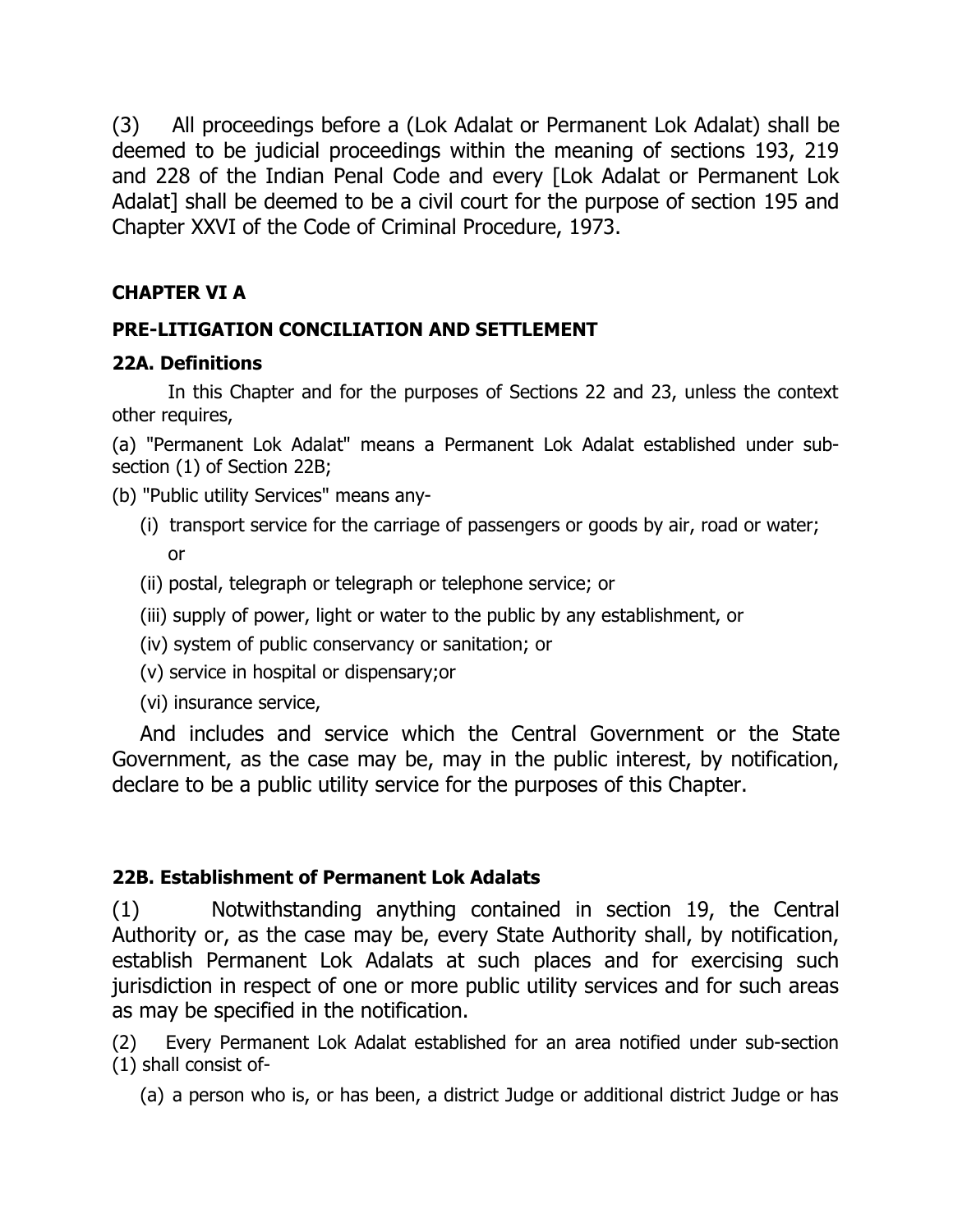held judicial office higher in rank than that of a district Judge, shall be the Chairman of the permanent Lok Adalat, and

(b) Two other persons having adequate experience in public utility service to be nominated by the Central Government or, as the case may be, the State Government on the recommendation of the Central Authority or, as the case may be, the State Authority, appointed by the Central Authority or, as the case may be, the

State Authority, establishing such Permanent, Lok Adalat and the other terms and conditions of the appointment of the Chairman and other persons referred to in clause (b) shall be such as may be prescribed by the Central Government.

# **22C. Cognizance of cases by Permanent Lok Adalat**

(1) Any party to a dispute may, before the dispute is brought before any court, make an application to the Permanent Lok Adalat for the settlement of dispute;

Provided that the Permanent Lok Adalat shall not have jurisdiction in respect of any matter relating to an offence not compoundable under any law:

Provided further that the Permanent Lok Adalat shall also not have jurisdiction in the matter where the value of the property in dispute exceeds ten lakh rupees:

Provided also that the Central Government, may by notification, increase the limit of ten lakh rupees specified in the second proviso in consultation with the Central Authority.

(2) After an application is made under sub-section (1) to the, Permanent Lok Adalat, no party to that application shall invoke jurisdiction of any court in the same dispute.

(3) Where an application is made to a Permanent Lok Adalat under sub- section (1), it

(a) Shall direct each party to the application to file before it a written statement, stating therein the facts and nature of dispute under the application, points or issues in such dispute and grounds relied in support of or in opposition to, such points or issues, as the case may be, and such party may supplement such statement with any document and other evidence which such party deems appropriate in proof of such facts and grounds and shall send a copy of such statement together with a copy of such document and other evidence, if any, to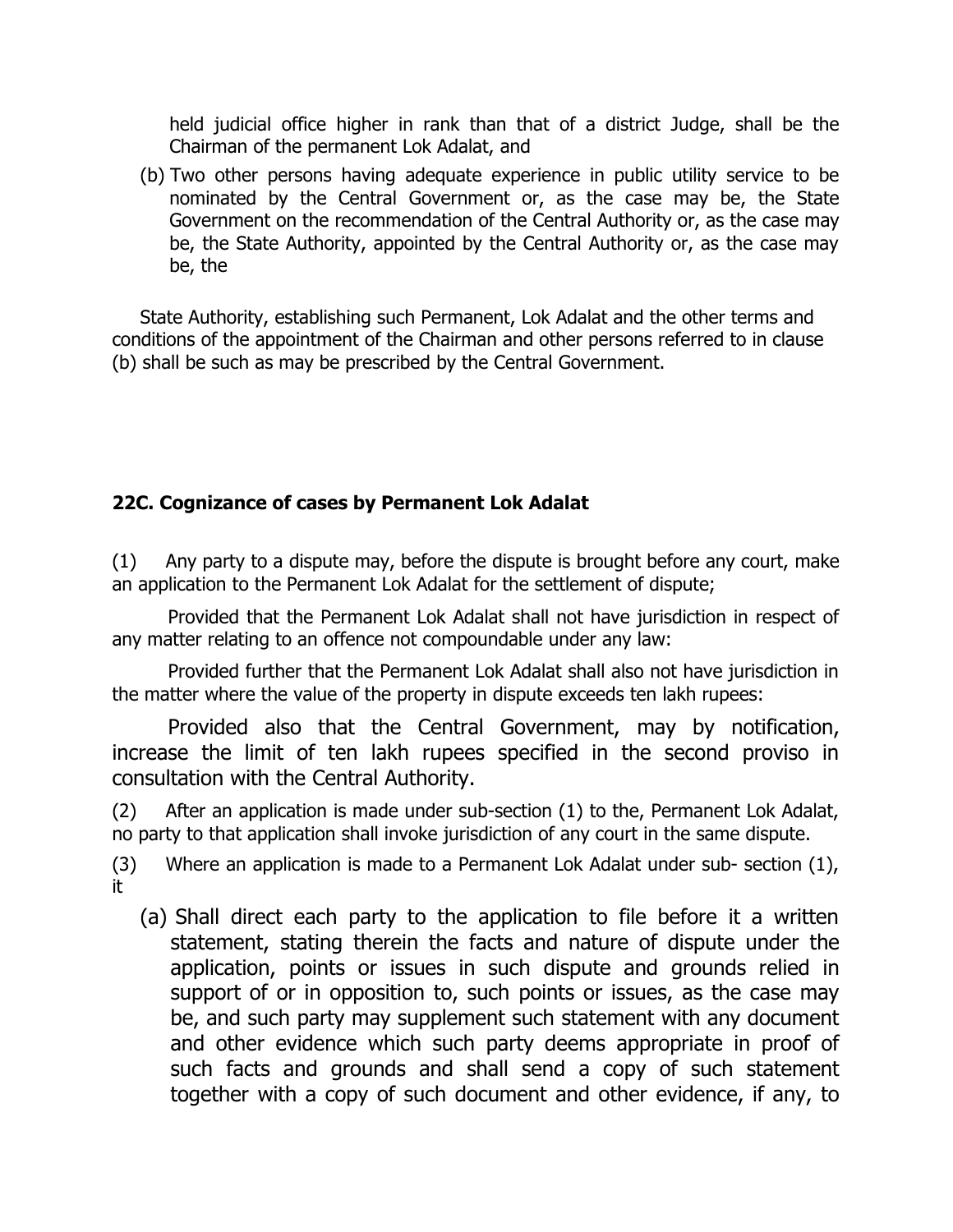each of the parties to the application.

- (b) May require any party to the application to file additional statement before it at any stage of the conciliation proceedings;
- (c) Shall communicate any document or statement received by it from any party to the application to the other party, to enable such party to present reply thereto.

(4) When statement, additional statement and reply, if any, have been filed under sub-section (3) to the satisfaction of the Permanent Lok Adalat, if shall conduct conciliation proceedings between the parties to the application in such manner as it thinks appropriate taking into account the circumstance of the dispute.

(5) The Permanent Lok Adalat shall, during conduct of conciliation proceedings under sub-section (4), assist the parties in their attempt to reach an amicable settlement of the dispute in an independent and impartial manner.

(6) It shall be the duty of every party to the application to cooperate in good faith with the Permanent Lok Adalat in conciliation of the dispute relating to the application and to comply with the direction of the Permanent Lok Adalat to produce evidence and other related documents before it.

(7) When a permanent Lok Adalat, in the aforesaid conciliation proceedings, is of opinion that there exist elements of settlement in such proceedings which may be acceptable to the parties, it may formulate the terms of a possible settlement of the dispute and give to the parties concerned for the their observations and in case the parties reach at an agreement on the settlement or the dispute, they shall sign the settlement agreement and the Permanent Lok Adalat shall pass an award in terms thereof and furnish a copy of the same to each of the parties concerned.

(8) Where the parties fail to reach at an agreement under sub-section (7), the Permanent Lok Adalat shall, if the dispute does not relate to any offence, decide the dispute.

# **22D.Procedure of Permanent Lok Adalat**

The Permanent Lok Adalat shall, while conducting conciliation proceedings of deciding a dispute on merit under this Act, be guided by the principles of natural justice, objectivity, fair play, equity and other principles of justice, and shall not be bound by the Code of Civil Procedure, 1908 and the Indian Evidence Act, 1872.

# **22E. Award of Permanent Lok Adalat to be final**

(1) Every award of the Permanent Lok Adalat under this Act made either on merit or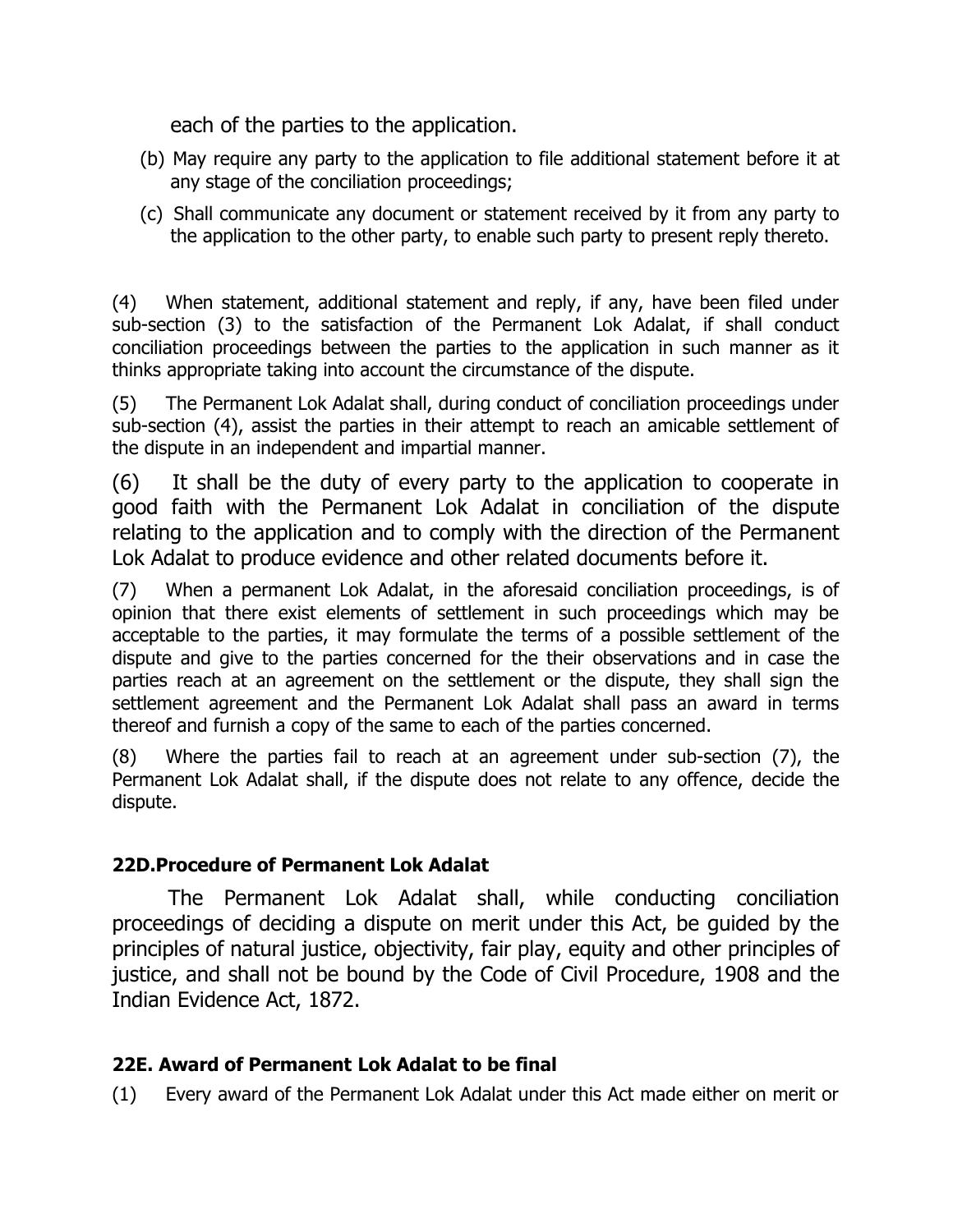in terms of a settlement agreement shall be final and binding on all the parties thereto and on persons claiming under them.

(2) Every award of the Permanent Lok Adalat under this Act shall be deemed to be a decree of a Civil Court

(3) The award made by the Permanent Lok Adalat under this Act shall be by a majority of the persons constituting the Permanent Lok Adalat.

(4) Every award made by the Permanent Lok Adalat under this Act shall be final and shall not be called in question in any original suit, Application or execution proceeding.

(5) The Permanent Lok Adalat may transmit any award made by it to a Civil court having local jurisdiction and such civil court shall execute the order as if it were a decree made by that Court.

# **CHAPTER VII**

### **MISCELLANEOUS**

### **23. Members and staff of Authorities, Committees and Lok Adalat to be public servants**

The Members including Member- Secretary or, as the case may be, Secretary of the Central Authority, the State Authorities, the District Authorities, the Supreme Court Legal Services Committee, High Court Legal Services Committees, Taluk Legal Services Committees and officers and other employees of such Authorities, Committees and the members of the Lok Adalats or the persons constituting Permanent Lok Adalats shall be deemed to be public servants within the meaning of section 21 of the Indian Penal Code.

# **24. Protection of Action taken in good faith**

No suit, prosecution or other legal proceedings shall lie against-

- (a) The Central Government or State Government,
- (b) The Patron-in-Chief, Executive Chairman, Members, Member-Secretary or officers or other employees of the Central Authority;
- (c) Patron-in-Chief, Executive Chairman, Member, Member-Secretary or officers or other employees of the State Authority;
- (d) Chairman, Secretary, Members or Officers or other employees of the Supreme Court Legal Services Committee, High Court Legal Services Committees, Taluk Legal Services Committee or the District Authority; or
- (e) Any other members authorized by any of the Patron-in-Chief, Executive Chairman, member, Member-Secretary referred to in sub-clause (b) or (d), for any thing which is in good faith done or intended to be done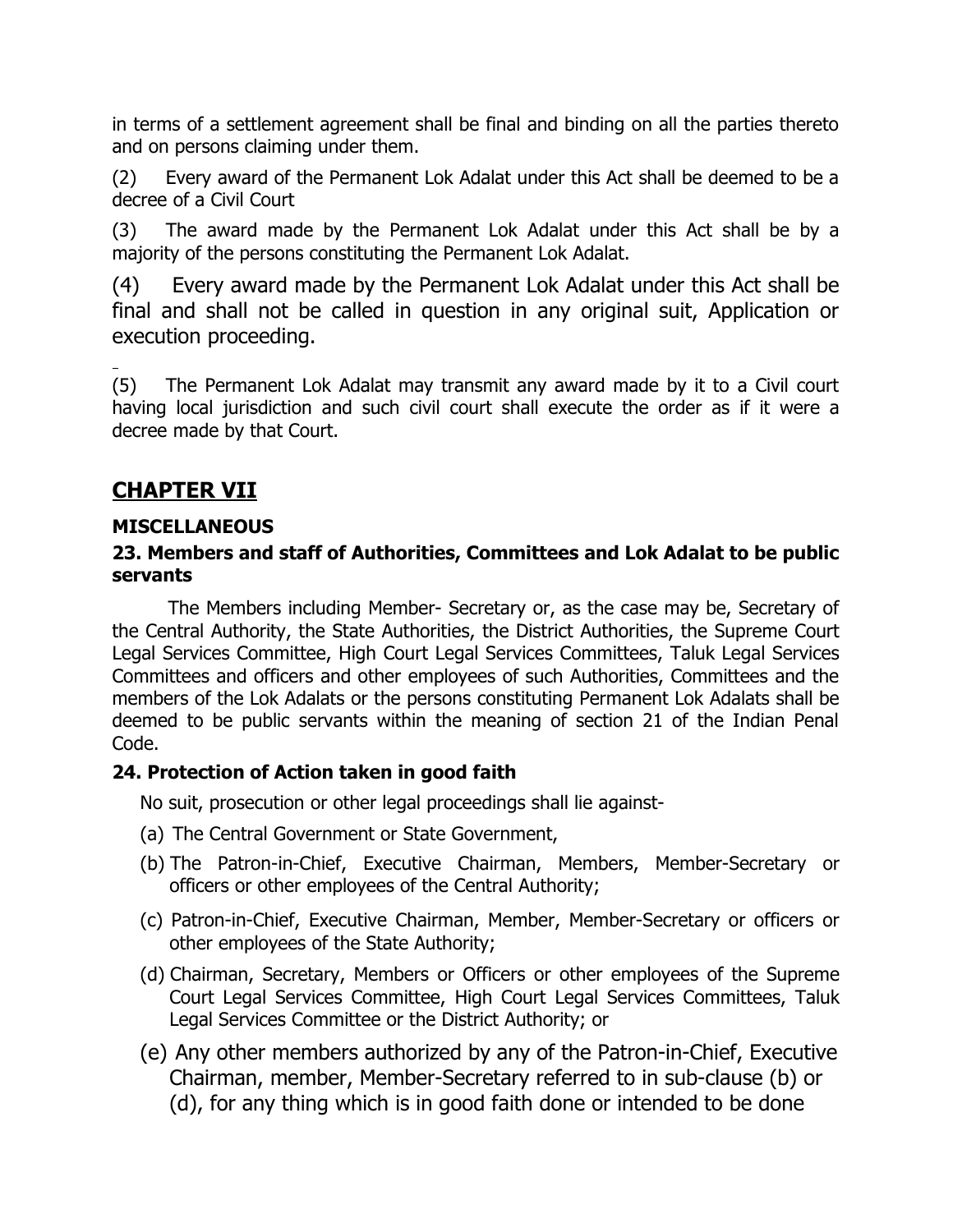under the Provision of this Act or any rule or Regulation made thereunder.

### **25. Act to have overriding effect**

The Provisions of this Act shall have effect notwithstanding anything inconsistent therewith contained in any other law for the time being in force or in any instrument having effect by virtue of any law other than this Act.

### **26. Power to remove difficulties**

(1) If any difficulty arises in giving effect to the provisions of this Act, The Central Government may, by order published in the Official Gazette, make such provisions not inconsistent with the provisions of this Act as appear to it to be necessary or expedient for removing the difficult.

Provided that no such order shall be made after the expiry of a period of two years from the date on which this Act receives the assent of the president.

(2) Every order made under this section shall, as soon as may be after it is made, be laid before each House of Parliament.

# **27. Power of the Central Government to make rules**

(1) The Central Government in consultation with the Chief Justice of India may, by notification, make rules to carry out the provisions of this Act.

(2) In particular, and without prejudice to the generality of the foregoing power such rules may provide for all or any of the following matters, namely:-

- (a) The number, experience and qualifications of other members of the Central Authority under Clause (c) of sub-section (2) of section 3;
- (b) The experience and qualification of the Member-Secretary of the central Authority and his powers and functions under sub-Section (3) of section 3;
- (c) The terms of office and other conditions relating thereto, of members and Member-Secretary of the Central Authority under sub-section (4) or section 3;
- (d) The number of officers and employees of the Central Authority under sub-section (5) of section 3;
- (e) The conditions of service and the salary and allowance of officers and other employees of the Central Authority under sub-section (6) of section 3;
- (f) The number, experience and qualifications of the members of the Supreme Court Legal Services Committee under clause (b) of sub- section 3A;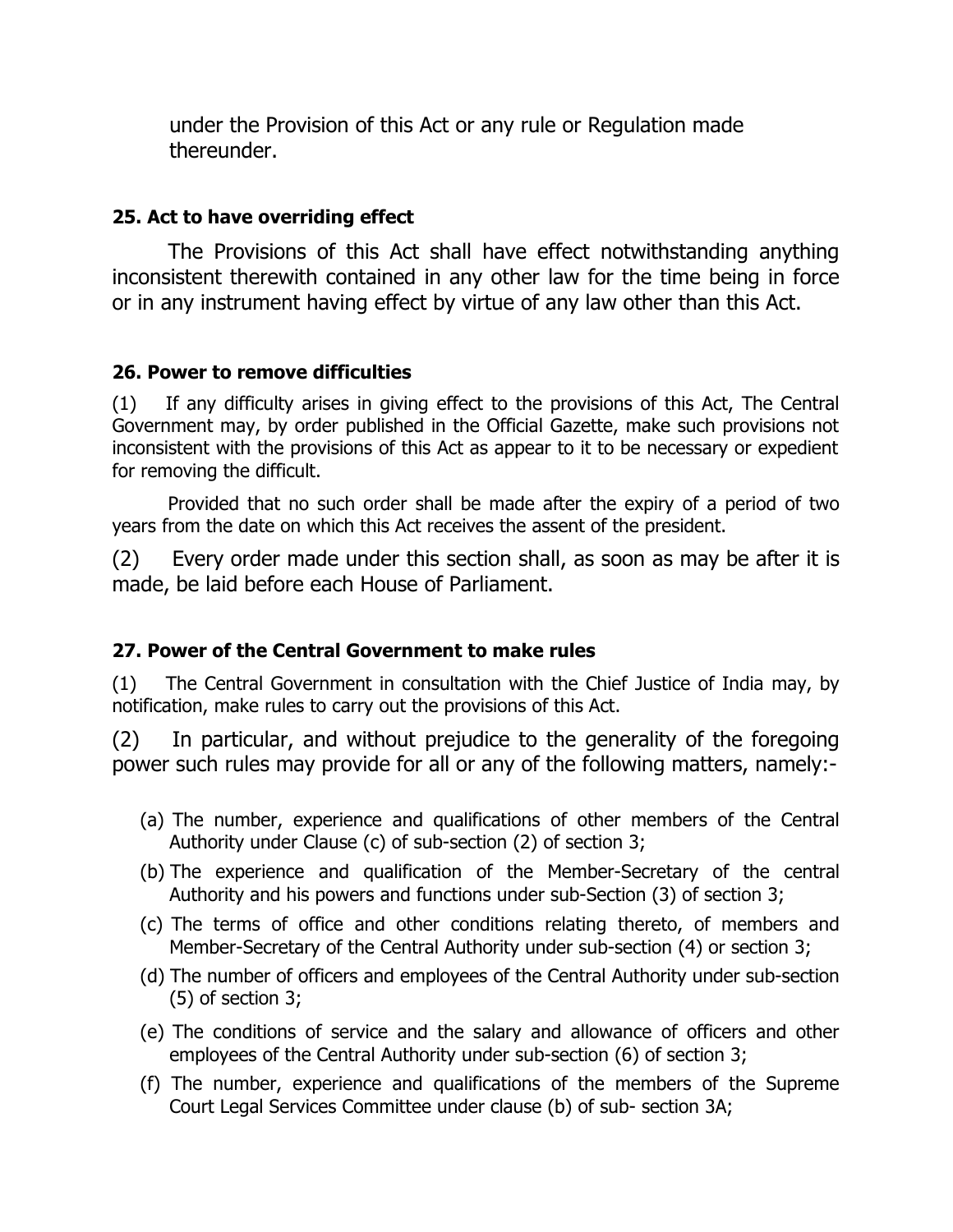- (g) The experience and qualifications of Secretary of the Supreme Court Legal Service Committee under sub-section (3) of section 3A;
- (h) The number of officers and other employees of the Supreme Court Legal Services Committee under sub-section (5) of section 3A and the conditions of service and the salary and allowances payable of them under sub-section (6) of that section;
- (i) The upper limit of annual income of a person entitling him to legal services under clause (h) of section 12, if the case is before the Supreme Court;
- (j) The manner in which the accounts of the Central Authority, the State Authority or the District Authority shall be maintained under section 18;
- (k) The experience and qualifications of other persons of the lok Adalats organized by the Supreme Court legal Services Committee specified in sub- section (3) of section 19;
- (l) Other matters under clause (e) of sub-section (1) of section 22;

[(a) The other terms and conditions of appointment of the Chairman and other persons under sub-section (2) of Section 22B;]

(m) Any other matter which is to be, or may be, prescribed.

#### **28. Power of State Government to make rules**

(1) The State Government in consultation with the Chief Justice of the High Court may, be notification, make rules to carry out the provisions of this Act.

(2) In particular, and without prejudice to the generality of the foregoing powers, such rules may provide for all or any of the following matters, namely:-

- (a) The number, experience and qualifications of other members of the State Authority under clause (c) of sub- section (2) of section 6;
- (b) The powers and functions of the Member-Secretary of the State Authority under sub-section (3) of section 6;
- (c) The terms of office and other conditions relating thereto, of members and Member-Secretary of the State Authority under sub-section (4) of section 6.
- (d) The number of officers and other employees of the state Authority under subsection (5) of section 6;
- (e) The conditions of service and the salary and allowance of officers and other employees of the State Authority under sub-section (6) of section 6;
- (f) The experience and qualifications of Secretary of the High Court Legal Services Committee under sub-section (3) of section 8 A;
- (g) The number of officers and other employees of the High Court Legal Services Committee under sub-section (5) of section 8A and the conditions of service and the salary and allowances payable to them under sub-section (6) of that section;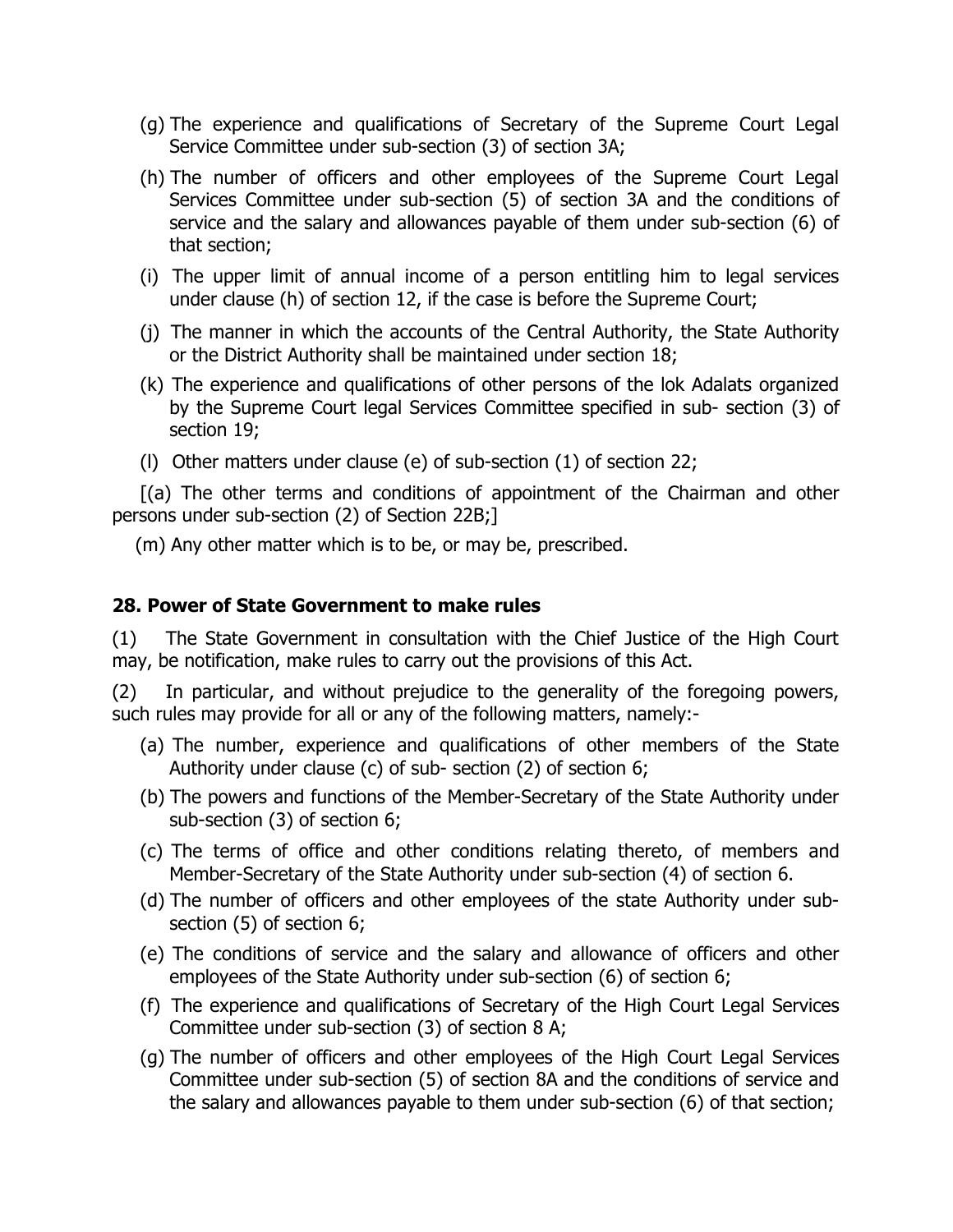- (h) The number, experience and qualifications of members of the District Authority under clause (b) of sub-section (2) of section 9;
- (i) The number of officers and other employees of the District Authority under subsection (5) of section 9;
- (j) The conditions of service and the salary and allowances of the officers and' other employees of the District Authority under sub-section (6) of the section 9;
- (k) The number, experience and qualifications of members of the Taluk Legal Services Committee under clause (b) of sub-section (2) of section 11A;
- (l) The number of officers and other employees of the Taluk Legal Services Committee under sub-section (3) of section 11 A;
- (m) The conditions of service and the salary and allowances of officers and other employees of the Taluk Legal Services Committee under sub-section (4) of section 11 A;
- (n) The upper limit of annual income of a person entitling him to legal services under clause (h) of section 12, if the case is before a court, other than the Supreme court;
- (o) The experience and qualifications of other person entitling him legal services under clause (h) of section 12, if the case is before a court, other than the Supreme court;
- (p) Any other matter is to be, or may be, prescribed.

# **29. Power of Central Authority to make regulations**

(1) The Central Authority may, by notification, make regulations not inconsistent with the provisions of this Act and the rules made thereunder, to provide for all matters for which provision is necessary or expedient for the purposes of giving effect to the provisions of this Act.

(2) In particular, and without prejudice to the generality of the foregoing power, such regulations may provide for all or any of the following matters, namely:-

- (a) The power and functions of the Supreme Court Legal Services Committee under sub-section (1) of section 3 A;
- (b) The terms of office and other conditions relating thereto, of the members and Secretary of the Supreme Court Legal Services Committee under sub-section (4) of section 3 A;

# **29A.Power of State Authority to make regulations**

(1) The state Authority may, by notification, make regulations not inconsistent with the provisions of this Act and the rules made thereunder, to provide for all matters for